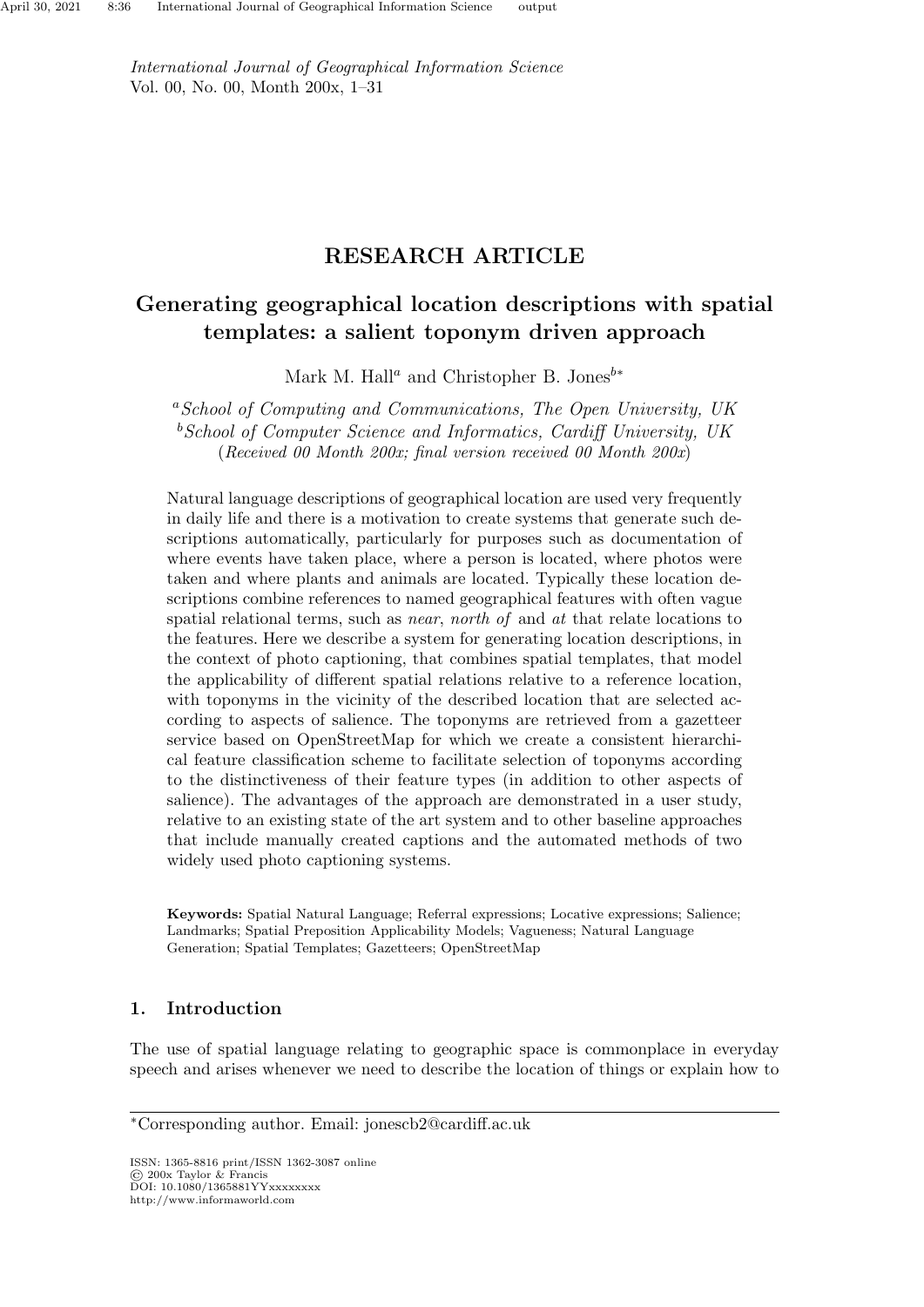navigate to a location. Given the ubiquity of spatial language there is a motivation to develop automated systems that use spatial natural language to describe the geo-location of objects, such as vehicles, photos, animals and people, particularly when their location can be defined quantitatively with coordinates such as from GPS devices. Generating spatial language automatically poses a challenge however due to the often vague and context dependent variation in its use and interpretation, depending on factors such as the size and category of the things that are referred to and the associated activities or tasks [\(Talmy](#page-26-0) [2000,](#page-26-0) [Tyler and Evans 2003,](#page-26-1) [Coventry and Garrod 2004,](#page-24-0) [Stock and Yousaf 2018\)](#page-26-2). At present the most common commercial automation of spatial language is in mobile and desktop navigation systems that produce instructions to direct travel on road networks. In practice that language is usually confined to a small vocabulary of phrases that are relatively unambiguous, mostly concerning taking turns at junctions (though there has been research on developing richer descriptions especially those that make more use of landmarks [\(Dethlefs](#page-24-1) et al. [2011\)](#page-24-1)). There are fewer examples of systems that automatically generate 'static' descriptions of locations. One example of systems that do include 'static' descriptions is photo sharing apps, which often include automatically generated descriptions of where a photo was taken. The form of the descriptions produced in such systems is however typically quite limited, being confined to expressions of the form at X or near X, possibly in combination with a comma separated geographic hierarchy of place names (see for example  $Geograph<sup>1</sup>$  $Geograph<sup>1</sup>$  $Geograph<sup>1</sup>$ ). Here we present a system that, given as input the coordinates of a point location, exploits contextual geo-data to generate richer forms of natural language location descriptions that combine a variety of spatial relations with the possibility of multiple reference landmarks. In doing so we present methods that have the potential to be used not just in the employed case study of photo captioning but in multiple other applications where it would be helpful for geographical coordinates to be translated to natural language descriptions of location. These could include describing the location of an injured person based on their mobile device coordinates; the location of remote robotic devices; assistance on where to find bikes or cars in shared vehicle schemes; and in navigational tools that help a user to understand their present or future location, such as in self driving cars, for pedestrians, for sight-impaired people, or in locations with limited visibility.

Locational, or locative, expressions typically associate the location being described with a reference location by means of a spatial relation [\(Herskovits 1986,](#page-25-0) [Talmy 2000\)](#page-26-0), as for example "the car on the high street", in which the car is the located object (LO) and the high street the reference object (RO), associated with the spatial relation of on. Alternatively the located object can be implicit as when describing a scene simply as "on the high street". Often such spatial relations are composed into more complex expressions, as in "on the high street, near the church, in Chipping Norton". In the present work we generate expressions that can have multiple spatial relations and reference objects. Our application is that of photo captioning in which the located object is implicitly the camera location. The approach is multi-faceted in that it is comprised of the three main tasks, of selecting suitable toponyms (to serve as reference objects), modelling the applicability of a set of spatial relations in order to choose the most appropriate spatial relation for a given spatial configuration, and generating a complete natural language expression composed of one or more spatial relationships. The approach only uses the geo-tagged photo's location data as its input and does not require any image analysis. Selection of appropriate reference toponyms is governed by a procedure to rank toponym

<span id="page-1-0"></span><sup>1</sup>http://www.geograph.org.uk/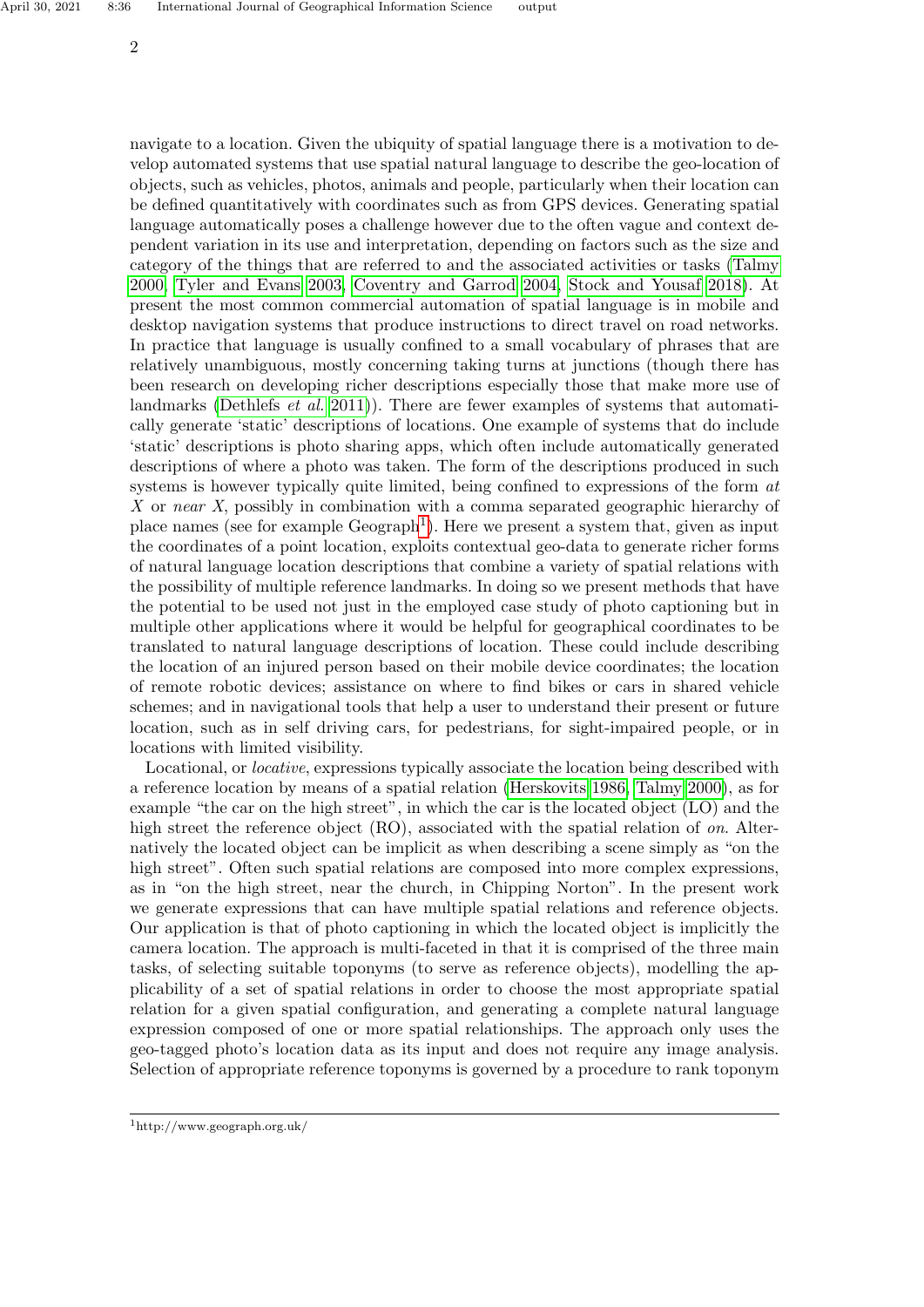salience based on factors that include their proximity to the photo location, their distinctiveness with regard to their name and feature type, and their popularity as reflected in frequency of use on an existing photo sharing web site. We implement a gazetteer service to find candidate names that employs  $OpenStreetMap<sup>1</sup>$  $OpenStreetMap<sup>1</sup>$  $OpenStreetMap<sup>1</sup>$  (OSM) as the source but, to overcome the somewhat arbitrary feature classifications scheme in OSM, we introduce a consistent hierarchical feature classification to which OSM names are mapped. Selection of appropriate spatial relations adopts a spatial template approach [\(Schirra 1993,](#page-26-3) [Logan](#page-25-1) [and Sadler 1996,](#page-25-1) [Mukerjee](#page-25-2) et al. [2000\)](#page-25-2) in which each spatial relation is represented by a density field (template) that is anchored on the reference toponym. An individual spatial relation is preferred when the density field value at the photo location is higher for the selected spatial template than for alternative spatial relations. The structure of the composed location descriptions combines simple patterns of the form identified by [Hall](#page-25-3) [et al.](#page-25-3) [\(2011\)](#page-25-3) in their analysis of photo caption language. We evaluate and demonstrate the benefits of the presented method using a human subject experiment that compares our method with an existing state of the art approach as well as with manually and automatically generated expressions from the  $Flickr<sup>2</sup>$  $Flickr<sup>2</sup>$  $Flickr<sup>2</sup>$  and the Geograph photo sharing websites.

The work reported in this paper investigates the following two hypothesis:

- H1 Complex, natural-sounding location descriptions can be generated fully automatically, outperforming current automatic methods.
- H2 While human-generated descriptions of photo locations are typically short, more detail is preferred by photo caption users.

The rest of the paper is structured as follows: section 2 covers background and related work relevant to our contribution; section 3 describes our methods, of retrieving toponyms including an explanation of the creation of a feature classification hierarchy using OpenStreetMap data; computing toponym salience; and generation of the natural language location description with spatial templates. Our human-subject evaluation is presented in section 4, while section 5 presents conclusions.

# 2. Related work

# 2.1. Spatial language

The form and components of location descriptions (referred to also as locative or locational expressions) have been described in several studies including [Herskovits](#page-25-4) [\(1985\)](#page-25-4), [Levinson](#page-25-5) [\(2003\)](#page-25-5), [Talmy](#page-26-4) [\(1983\)](#page-26-4) and [Tenbrink](#page-26-5) [\(2011\)](#page-26-5). Location descriptions are commonly regarded as composed of triple structures of a located object (or trajector or locatum), a spatial relation and a reference object (or landmark or relatum), but there are several possible frames of reference to which the expressions can conform and which are reflected in the choice and interpretation of spatial relation. Particular types of frames of reference, described by [Levinson](#page-25-5) [\(2003\)](#page-25-5), are relative, absolute and intrinsic. In the relative frame of reference a location is defined relative to the location of a reference object, for example "near Paris" in the case of a proximal (distance-based) spatial relation, or "to the left of the church" in the case of a directional (projective) relation that here is from the point of view of the observer. Spatial relations that depend upon an

<span id="page-2-0"></span> $\rm ^1$  https://www.openstreetmap.org/

<span id="page-2-1"></span><sup>2</sup>https://www.flickr.com/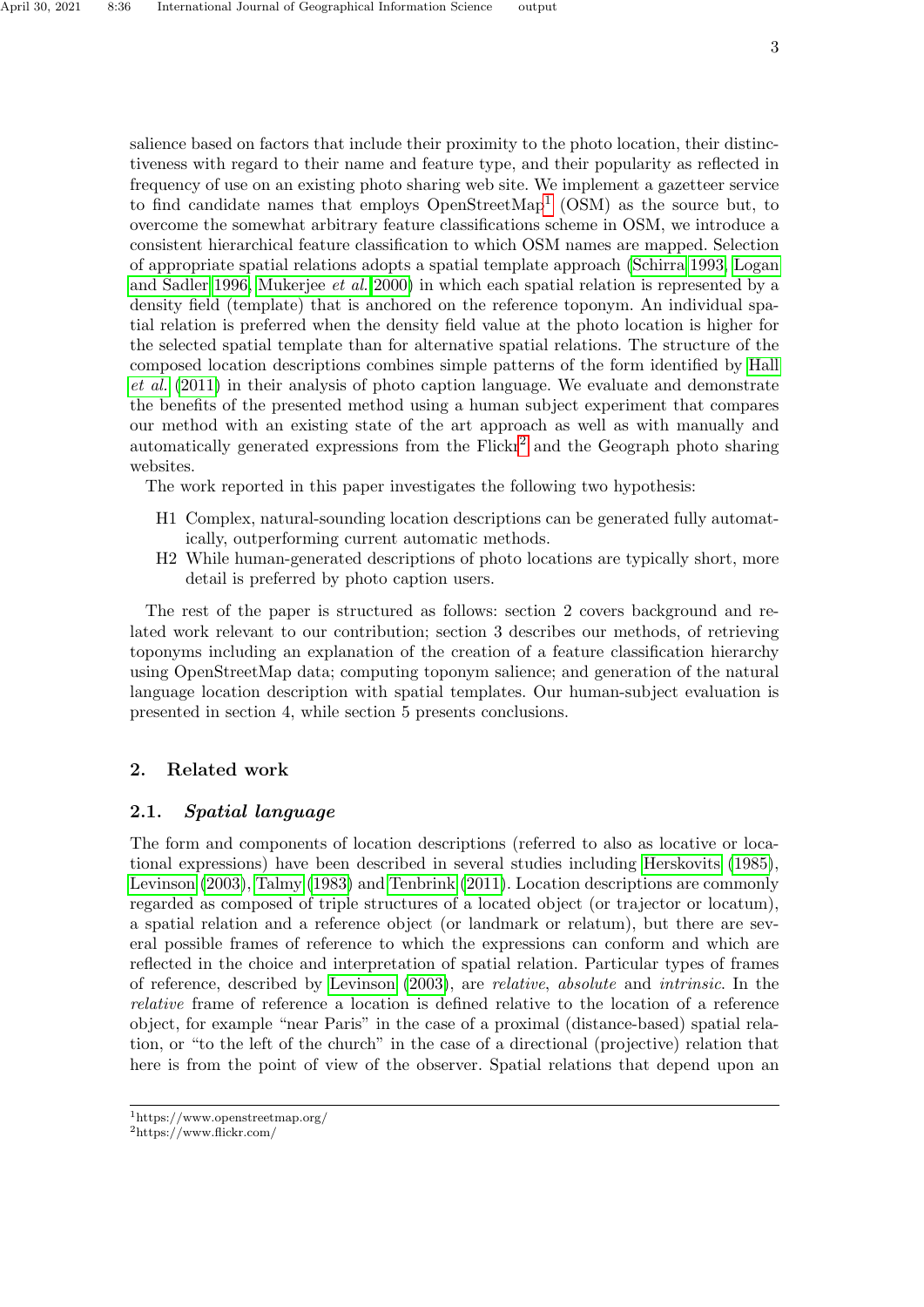observer, such as the latter directional relation, can be referred to as deictic. In the absolute frame of reference, some property of the environment is used to provide orientation, with the most common case being the the cardinal directions based on the earth's axis. An example would be "east of Paris". The *intrinsic* frame of reference uses properties of the related object to define direction. Thus a person or a house for example can be regarded as having a front, i.e. the direction that they face, giving rise to an example such as "in front of the house" where "in front" is relative to the orientation of the house (as opposed to that of an observer). As [Tenbrink](#page-26-5) [\(2011\)](#page-26-5) has pointed out, the frames of reference described by [Levinson](#page-25-5) [\(2003\)](#page-25-5) are generally regarded as applicable to external spatial relations in which the located and reference objects are separate from each other. Cardinal directions are quite often used to refer to parts of a region, e.g. "in the north of Paris" which can be described as an internal frame of reference, as opposed to "north of Paris" which would be an external relation [\(Tenbrink](#page-26-5) [\(2011\)](#page-26-5). In the current paper we generate location descriptions that use relative and absolute but not intrinsic frames of reference. All relations are also external, i.e. separate located and reference objects. The location of the photo is always treated as the located object and is therefore implicit in the description. We do not employ *deictic* or *intrinsic* locations relations as we do not maintain data on the orientation of the camera (although some cameras do provide that possibility) or on the intrinsic directional properties of reference objects (though again in certain cases it might perhaps be possible to deduce that information).

### 2.2. Applicability of spatial relations

A key aspect of the method adopted here to generate location descriptions is the use of applicability models of individual spatial relations that are used to decide which spatial relation should be applied in a given situation. The approach is analogous to that of [\(Schirra 1993\)](#page-26-3) who used a set of density fields for spatial prepositions including in, near, left of, at and in front of to select a particular spatial relation based on anchoring the density field on the reference object and determining the value of the field at the location of the located object. The spatial relations that provide the highest values of their density field were used in the natural language description. The application was that of describing a football game and the density fields were generated procedurally without specific empirical evidence for their form, whereas in our work they are based on human subject studies and on evidence of actual uses in the context of photo captioning.

The principle of selecting a spatial relation on the basis of its level of applicability can be found in several subsequent works, for example that of [Gapp](#page-25-6) [\(1995\)](#page-25-6) who studied projective (directional) relations which were modelled on the basis of human-subject experiments that determined the nature of an angular decay function relative to a prototypical direction. Note that the concept of deviation from a prototypical relation was introduced in [Herskovits](#page-25-4) [\(1985\)](#page-25-4) but was not accompanied by methods to generate spe-cific models. Human subject experiments were used in [Mukerjee](#page-25-2)  $et$  al. [\(2000\)](#page-25-2) to create density field models of the relations of *between*, near, far, and to the right of in which linear regression functions were fitted to trends in the empirical data. The models were used in the interpretation of spatial language. Another early example of human subject experiments to create density fields, though without applying them, can be found in [Logan and Sadler](#page-25-1) [\(1996\)](#page-25-1) who introduced the concept of a spatial template which models applicability, and for which a density field would be an approach to its representation.

These latter examples relate to very localised, so-called table top space (as opposed to our interest in geographic space), and there are many examples of subsequent work at the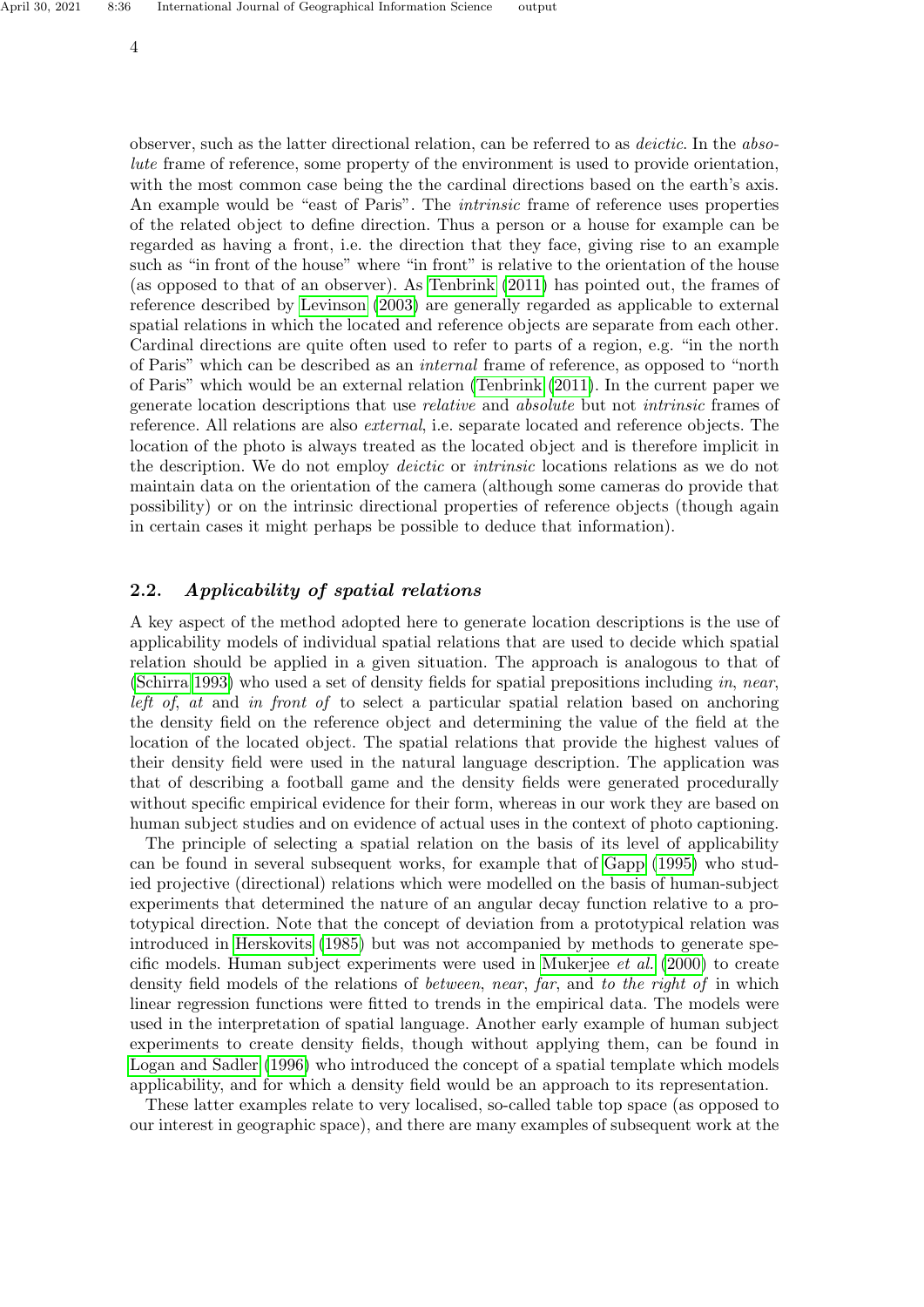same very localised scale in the context of robotics. An example is [Kelleher and Costello](#page-25-7) [\(2009\)](#page-25-7) who adapted the spatial template concept to model proximity with respect to salience of landmark objects as well as distance to them. The applicability of a spatial relation at a given location relative to a particular landmark then depends on proximity to other candidate landmarks, referred to as distractor objects. Our approach is analogous in that when describing a location we take account of all candidate landmarks in the vicinity and select them based both on proximity and other aspects of salience. In the context of robotics the applicability fields have been modelled in various ways including for example human-subject based assertions of relations between multiple generated configurations of table top items, and enhanced datasets based on these observations [\(Kunze](#page-25-8) et al. [2014\)](#page-25-8), and an interactive environment in which a robot uses human feedback progressively to learn models of spatial relations that it cannot recognise [\(Spranger and Steels 2015\)](#page-26-6) (see also [Spranger](#page-26-7) et al. [\(2016\)](#page-26-7), [Spranger and Pauw](#page-26-8) [\(2012\)](#page-26-8)). The tutor learning approach of [Spranger and Steels](#page-26-6) [\(2015\)](#page-26-6) was also applied to learning grammatical constructs including noun phrases relating to spatial locational expressions, with the intention to understand complete sentences. An example of the use of spatial templates for image retrieval tasks that employ spatial relations is found in [Malinowski and Fritz](#page-25-9) [\(2015\)](#page-25-9), while the concept of spatial templates underlies the work of [Collell](#page-24-2) et al. [\(2018\)](#page-24-2) that uses word embeddings to estimate the location of objects as inferred by natural language descriptions that employ words of action.

Examples of the use of spatial templates in a geographical context are found in [Hall](#page-25-3) [et al.](#page-25-3) [\(2011\)](#page-25-3), in which they use them to infer the locations referred to by vague spatial relations, and Hall *[et al.](#page-25-10)* [\(2015\)](#page-25-10) in which they are used in a system to generate natural language location descriptions describing the locations at which photos were taken. Given a photo location and a set of neighbouring named geographic features Hall [et al.](#page-25-10) [\(2015\)](#page-25-10) use the spatial templates (referred to there as field models) to select the spatial relation that is most applicable given a combination of candidate neighbouring, and salienceranked, toponyms to which the spatial relation could refer. The templates were created from data obtained in human subject experiments relating separately to urban and rural contexts in which participants were are asked to select, and rate the level of applicability of, the most appropriate spatial relation to describe a location relative to a reference location. The spatial relations considered were north of, south of, east of, west of, and near for the rural experiment, and near, north of, next to, at, at the corner and between for the urban experiment. In the rural experiment kriging was used to interpolate data to create a density field (i.e. the spatial template), while in the urban experiment linear spline functions were fitted to distance-based values of applicability and assumed, for next to, at, and at the corner, to apply equally in all directions relative to the reference location. Due to data sparseness, the urban models of cardinal directions were scaled versions of the rural models. In the present experiments we obtained and applied the applicability models, i.e. spatial templates, used in Hall *[et al.](#page-25-10)* [\(2015\)](#page-25-10) which facilitated a more direct comparison with our methods in our evaluation experiments.

# 2.3. Referral expressions

The process of generating location descriptions, as presented here, is a particular case of generating referral expressions, for which a widely adopted approach is described by [Dale](#page-24-3) [and Reiter](#page-24-3) [\(1995\)](#page-24-3). They present an incremental algorithm that is designed to ensure that the referred object is distinguished with descriptive attributes from any other objects in the context with which it might be confused. The algorithm iteratively selects values of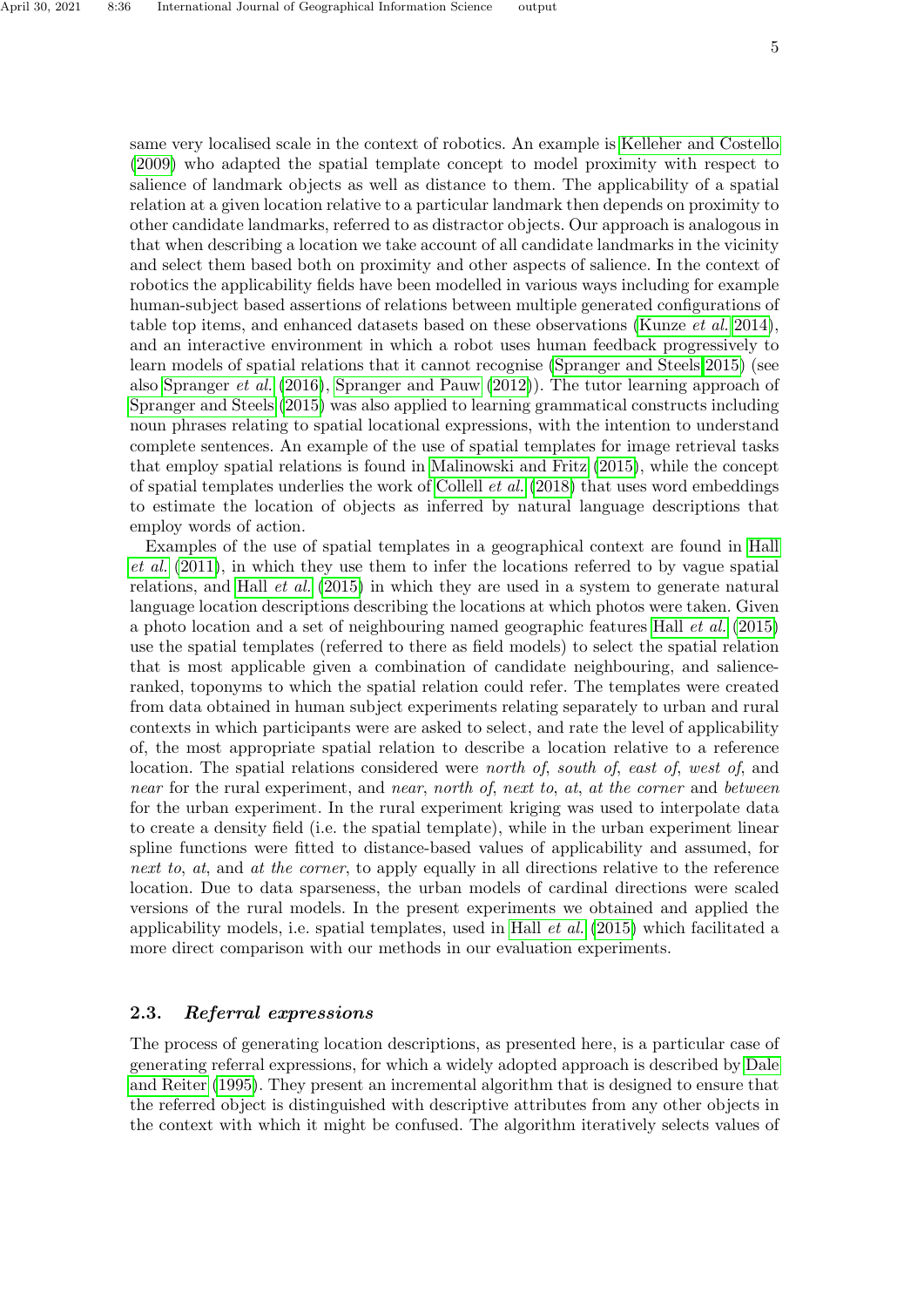attributes that are most discriminative, in that no other value of the attribute would eliminate more potentially ambiguous objects. An adaption of [Dale and Reiter](#page-24-3) [\(1995\)](#page-24-3) that addresses the problem of determining the salience of objects is presented in [Krahmer](#page-25-11) [and Theune](#page-25-11) [\(2002\)](#page-25-11). Our approach differs somewhat from the latter studies in that, while we seek to create a description that is precise, there is no sense of a discourse in which objects might previously have been mentioned, and our objects are geographical, for which we present specifically adapted salience criteria.

Several aspects of salience of geographical objects have been identified, notably distinguishing between visual, structural and cognitive [\(Sorrows and Hirtle 1999\)](#page-26-9), with specific visual, semantic and structural properties being proposed for example in [Raubal](#page-25-12) [and Winter](#page-25-12) [\(2002\)](#page-25-12). Some of these properties are motivated by the context of wayfinding and navigation. These are highlighted in [Lynch](#page-25-13) [\(1960\)](#page-25-13) which considers more wide ranging aspects of perception of urban environments and identifies key elements of path, landmark, edge, node and district. Several of these latter structural elements are particularly relevant to our task of static location description, in which for example named buildings and streets, and junctions between streets, can be essential in providing accurate description of a specific static location in combination with the regional context provided by districts. In addition to the need to refer to specific objects that are coincident or very close to the location to be described, it is important to retain distinguishing properties, as mentioned with regard to the approach of [Dale and Reiter](#page-24-3) [\(1995\)](#page-24-3), but also emphasised in the accounts of geographic salience (see also [Golledge](#page-25-14) [\(1993\)](#page-25-14)). Our salience measures therefore emphasise proximity for purposes of accuracy, along with distinctiveness as measured here with respect to names and to geographic feature types. We also introduce an element of perceptual salience by paying attention to whether users of the photo sharing web site Flickr have chosen to select a given place name or landmark.

As in some robotics applications of referral expressions [\(Kelleher and Kruijff 2006\)](#page-25-15) the spatial relationships play a key role here in distinguishing the located object (in association with salience). We select spatial relationships on the basis of those that are most applicable to the configuration of located and reference objects and, similar to the approach presented in (Hall *[et al.](#page-25-10)* [2015\)](#page-25-10), we generate prepositional phrases that are concatenated to create complete location descriptions. Our approach differs significantly from Hall *[et al.](#page-25-10)* [\(2015\)](#page-25-10) in that we choose the most appropriate toponyms (from a set of candidate toponyms) to act as reference locations, before then determining the most applicable spatial relations, as opposed to what we refer to as the preposition-driven approach of Hall [et al.](#page-25-10) [\(2015\)](#page-25-10) that selects spatial relations before toponyms. Notably a limitation identified in their evaluation was the fact that the algorithm attempts to find a single toponym that provides both spatial accuracy and high toponym salience. This latter system is similar in its objectives to the approach that we adopt here and we treat it as one of several baselines in our experimental evaluation.

# 3. Location Description Generation System

The Location Description Generation System (LDGS) we present here consists of two main components: the gazetteer, which provides the geo-data that underpins the location descriptions (LD) and the Location Description Generator (LDG), described in the next section, which generates the LDs based on the geo-data provided by the gazetteer. Figure 1 shows the components and data-flows within the system.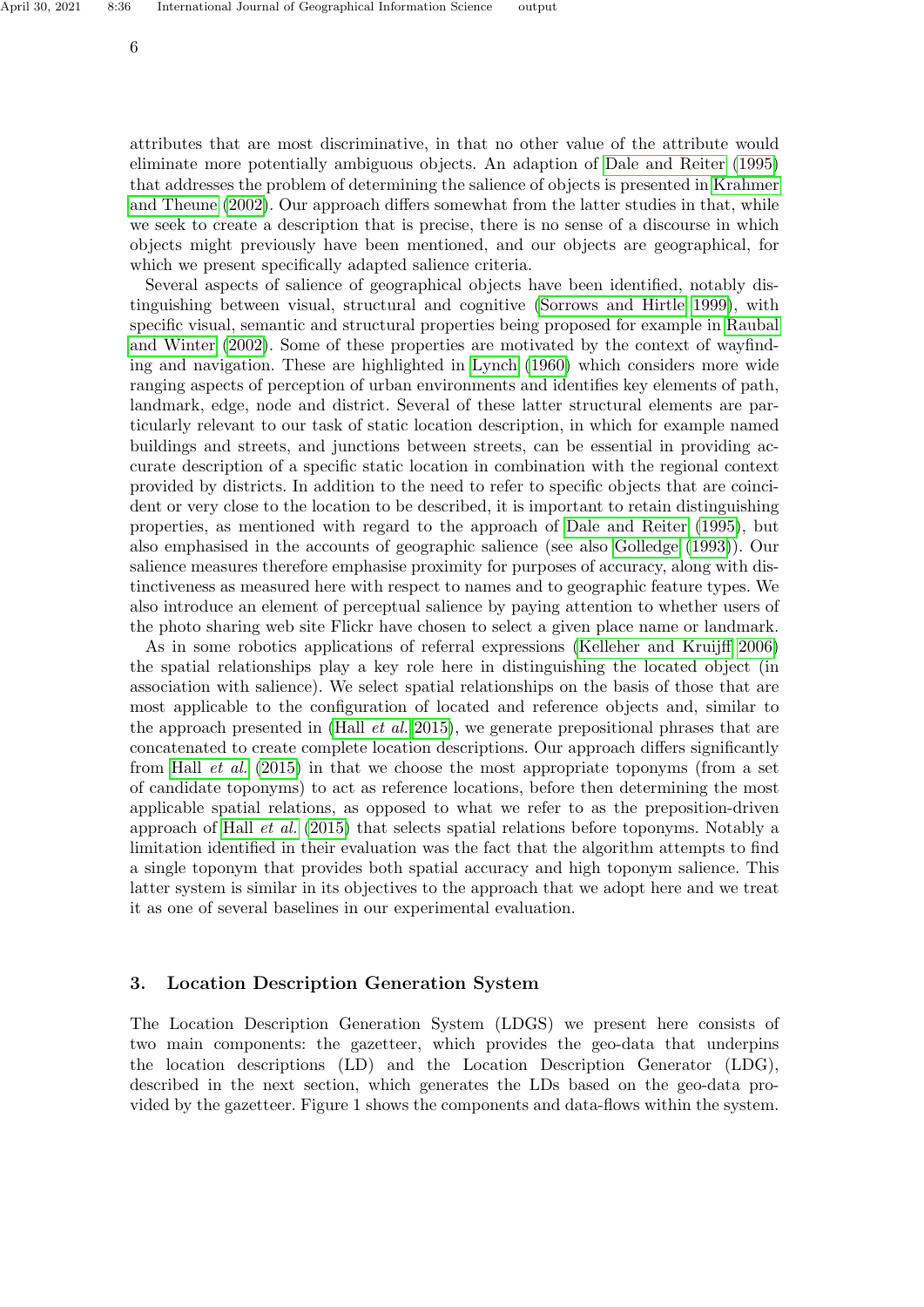INSERT FIGURE 1 images/system overview.png HERE

#### 3.1. Gazetteer

The gazetteer that provides all geo-data for the LDGS is built on top of the Open-StreetMap (OSM) data. It is only loosely coupled to the LDG and the LDG can also use other gazetteers. The gazetteer provides the following pieces of data for a given pair of  $\text{co-ordinates } f$ :

- urban / rural distinction whether f is an urban or rural location;
- containment toponyms the hierarchy of containment toponyms within which  $f$  lies;
- proximal toponyms toponyms that lie within a specific distance of  $f$ ;

For both the containment and proximal toponyms the gazetteer provides classification functionality and for the proximal toponyms salience values are calculated.

Due to the loose coupling, it is possible to use the LDG with a different gazetteer. This alternative gazetteer would have to be able to provide the three pieces of data listed above, prior to computation of the salience values. Additionally, the alternative gazetteer's classification would have to be mapped into our gazetteer's classification structure.

# <span id="page-6-0"></span>3.1.1. Urban / rural distinction

To distinguish urban and rural locations, the gazetteer uses a heuristic based on the OSM geo-data. If there is a feature in the OSM data that lies within a given threshold distance from  $f$  and is classified as a building, then the location is classified as urban, otherwise it is classified as rural. This is a very liberal definition of urban and is driven by the requirements of the LDG. The LDG uses separate spatial templates (density field models) for urban and rural areas, but, importantly, the urban spatial templates are based on buildings and can thus be used anywhere there is a building available as the reference object. Due to this flexibility, the gazetteer indicates urban whenever there is the possibility of a building serving as a reference object, for which the urban spatial templates are appropriate.

The threshold distance is configurable, but for the LD generation scenario, a threshold of 400 metres was chosen. It refers to the shortest distance between the feature geometry and the point location f. The threshold choice is based upon the maximum distance used in the urban spatial preposition applicability models (i.e. the spatial templates) that are described in sections 2.2 and 3.2.

#### 3.1.2. Containment toponyms

The gazetteer first generates the containment toponyms, before finding proximal toponyms, as the proximal toponyms' salience calculations require at least one containment toponym.

The containment toponyms are selected from the OSM data by retrieving all polygon areas that contain f. As it cannot be guaranteed that each containment toponym's area is fully contained within the larger containment toponyms (for example a national park can have parts in various counties), the containment toponyms are instead sorted by their size to create the toponym hierarchy. This is appropriate for the LD generation task, as the containment toponyms are essentially ordered by how precisely they describe the location f.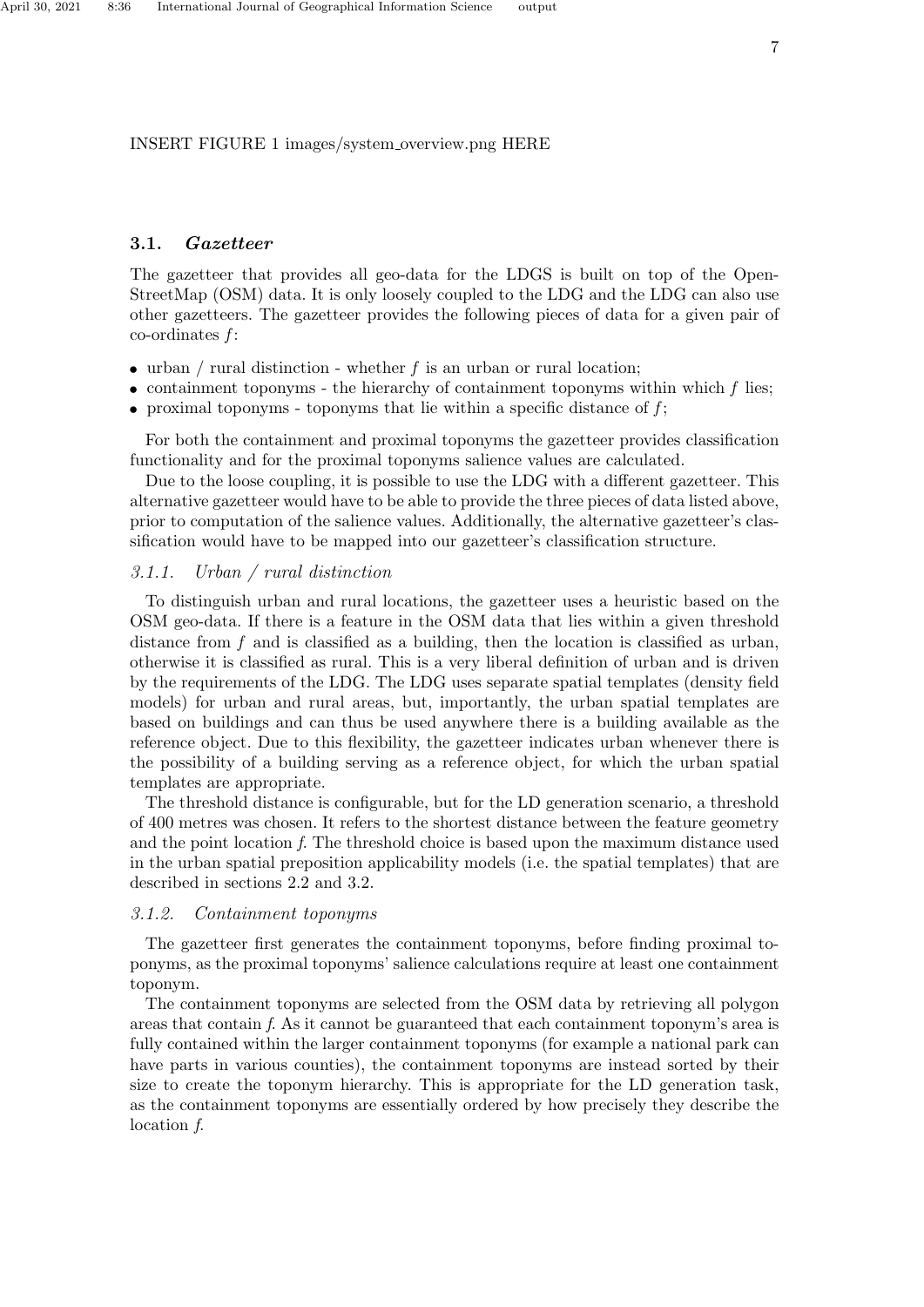8

<span id="page-7-0"></span>Table 1. Example OSM Data for the Wales Millennium Centre ([https://www.](https://www.openstreetmap.org/way/26584146) [openstreetmap.org/way/26584146](https://www.openstreetmap.org/way/26584146)), showing the generic and instance-specific keys used to define the meta-data

| <b>Generic Keys</b> | Value          | Instance-specific Keys                   | Value                                                                     |
|---------------------|----------------|------------------------------------------|---------------------------------------------------------------------------|
| amenity<br>building | theatre<br>ves | addr:city<br>name<br>name:cy<br>wikidata | Cardiff<br>Wales Millennium Centre<br>Canolfan Mileniwm Cymru<br>Q2631977 |

# 3.1.3. Proximal toponyms

The proximal toponyms are selected from the OSM data by retrieving all toponyms for which the shortest distance between the toponym and the location  $f$  is less than a given threshold distance. Due to the nature of OSM, proximal toponyms will be a mixture of point, linear, and polygonal features.

For proximal toponyms the gazetteer provides an optional filtering step. When filtering is enabled, all proximal toponyms that have a name that also occurs in the list of containment toponyms are removed from the proximal toponyms. This is to enable avoidance of repetition of a name in generated location descriptions. Filtering is only based on the name, as in OSM the same feature can be represented with different geometry types, most frequently as both a point and a polygon (e.g. for cities).

# 3.1.4. Classification

OSM defines a feature's attributes via sets of key-value pairs (Table [1\)](#page-7-0). Some of these specify attributes are specific to that instance (its name, address, wikipage, ...), while others describe the type of feature (building, railway, ...). A challenge in using OSM is that due to its crowdsourced nature there is a vast range of different attributes and values for describing feature types and often features of fundamentally the same type are described using different attribute-value combinations.

The classification layer in our gazetteer addresses two aspects of this issue. It implements a hierarchical classification structure that provides higher levels of feature type abstraction and it maps different, but semantically equivalent, feature type definitions in the OSM data into a single feature type in the classification system.

3.1.4.1. Classification hierarchy generation. The classification hierarchy was built using a mixed top-down and bottom-up strategy. In an initial top-down step, the very high-level structure was created by using the CORINE land-use/land-cover classifi-cation system<sup>[1](#page-7-1)</sup> to define the top-level feature types.

Next, using a bottom-up approach, specific feature types were extracted from OSM. The scale of different feature types and the manual nature of the bottom-up process means that it was impossible to initially create feature types in the classification hierarchy for all OSM feature types. Instead we focused on modelling the most common feature types first. To determine the most common feature types we processed the OSM UK dataset. For each feature in the data-set we removed those attributes that defined instancespecific aspects (such as *name: Cardiff Central* that refers to a particular train station), leaving only those that defined generic feature type information (such as *building: train* 

<span id="page-7-1"></span><sup>1</sup>https://www.eea.europa.eu/data-and-maps/data/clc-2006-raster-4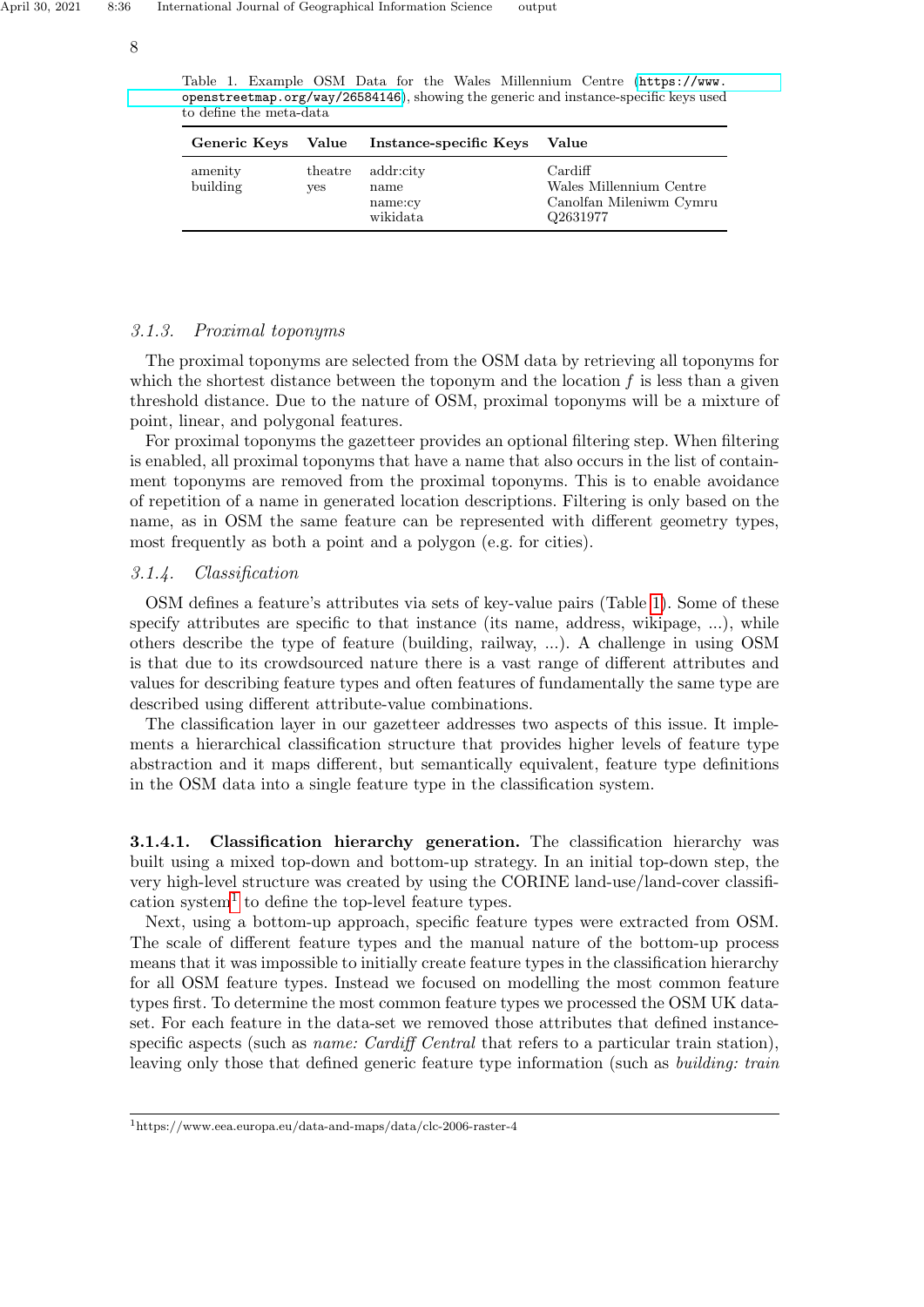station). These were then sorted by frequency and the top 1000 were included in the classification hierarchy.

For each of the top 1000 attribute pairs we manually identified the type of feature and created the appropriate feature type in the classification hierarchy. In order to link the feature type entry to the OSM data, the set of key-value pairs used in the OSM data is stored with the feature type in the classification hierarchy. If the manually identified feature type already exists in the classification hierarchy, then the corresponding OSM key-value pairs are added to the list of those already stored with the feature type. This approach enables us to map the large amount of variation in how features are described in OSM into a much more manageable set of feature types.

In the final step the feature types created in the previous step are added under the appropriate CORINE top-level feature types. The CORINE feature types are very highlevel, thus additional mid-level feature types were added between the CORINE types and the specific feature types. For example CORINE has a feature type "Road and Rail Network and associated land". Below this we added two feature types "Road" and "Rail" and below these we placed the specific feature types identified in the OSM data, for example the feature type "Railway station".

This process enabled us to create a classification hierarchy that is both specific enough to represent the detail available in the OSM data, but at the same time provides generic feature types for those aspects of the LD generation that do not require that level of detail.

3.1.4.2. OSM feature type mapping. After retrieving containment and proximal features, each feature is assigned a feature type from the classification hierarchy. To do this, the feature's key-value attributes are filtered using the same set of rules as when creating the classification hierarchy. The remaining key-value pairs are then compared to all the key-value sets stored with each of the feature types in the classification hierarchy. If the key-value set stored with a feature type is a sub-set of the key-value pairs of the feature, then the feature type is marked as a candidate feature type.

If after processing all feature types there are multiple candidate feature types, then the following set of rules are used to determine the final feature type. First, the candidate feature types that are deepest in the hierarchy are selected, as these are more specific and thus more precise descriptors of the feature. If there are multiple candidate feature types at the same depth, then the feature type with the largest number of key-value pairs is used. Again, this is because this is the more specific feature type and thus preferred. Finally if there are still multiple candidates, then one is selected randomly. For performance reasons the classification is then cached with the OSM data.

When the gazetteer returns proximal and containment toponyms, for each toponym its feature type and also all its ancestor feature types are returned. The advantage of this is that down-stream processes, such as the LDG, can use any level of abstraction in the feature type hierarchy, without having to themselves load and process the classification hierarchy.

#### <span id="page-8-0"></span>3.1.5. Salience calculation

The final processing step the gazetteer provides is to calculate the salience of the identified proximal toponyms. Five types of salience are calculated to support a wide range of requirements: Flickr, Name, Feature, Distance, and Error Distance. The first three will be referred to as feature-related saliences, as they derive from the features themselves, while the Distance and Error Distance metrics are referred to as spatial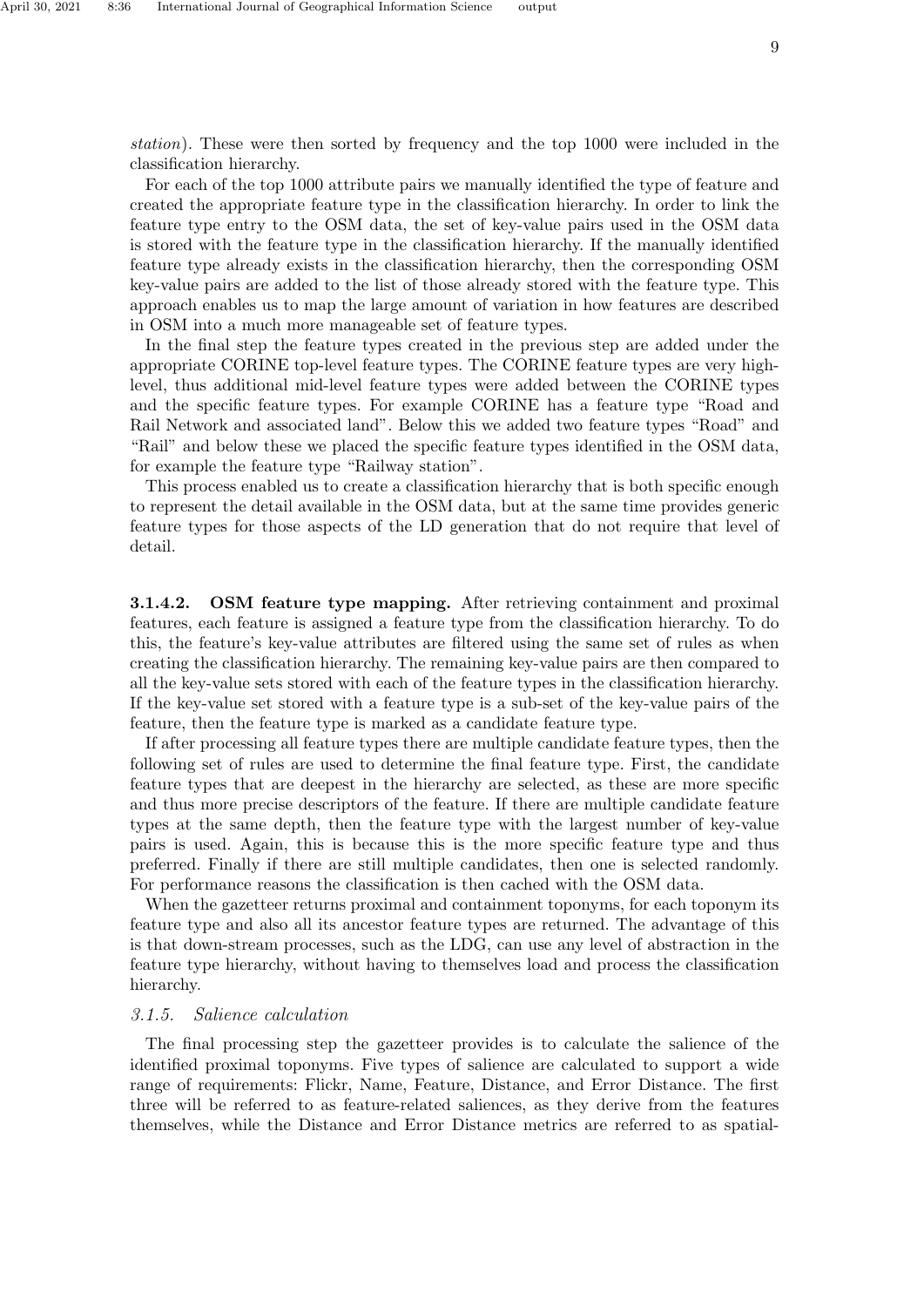related saliences, as they derive from the spatial information.

All salience metrics produce values in the range [0, 1], with 0 the least salient and 1 the most salient. The salience values are calculated relative to the set of identified proximal toponyms and can only be used to compare between those. This means that even if two image locations  $f_1$  and  $f_2$  produce partly overlapping sets of proximal toponyms, the toponyms that appear in both sets may have different salience values and no comparisons can be made between the salience values of the two sets.

**3.1.5.1.** Flickr salience. The Flickr salience is used to distinguish landmarks from other toponyms, based on the heuristic that well-known toponyms are photographed and labelled more frequently. To determine a toponym's Flickr salience, the gazetteer queries Flickr's API for photographs within a given threshold of the candidate toponym's location that are tagged with the same name as that toponym. The number of these photographs is then cached with the OSM data for performance reasons. For urban areas the threshold was set at 400 metres and for rural areas 3 kilometres. The distances were based upon the maximum distances used in the urban or rural spatial preposition acceptability models (see Hall *[et al.](#page-25-10)*  $(2015)$ ).

The absolute photo counts are normalised to the  $[0, 1]$  range. There is one exception to this and that is features that relate to transportation (bus stops, train stations, ...). These often share the name of landmarks, but are less likely to be the focus of the photographs and should thus not share in the actual landmark's salience. For these feature types the Flickr salience is always set to 0. This very simple solution obviously does not provide the correct salience value for those transportation features that are themselves very salient and well-known landmarks (for example the Grand Central Terminal in New York). However, it does not prevent them from being selected and, as they are the exception, overall the solution produces less incorrect salience values.

**3.1.5.2.** Name & feature salience. For many toponyms the Flickr salience is 0, as they have never been photographed, making a distinction between these toponyms difficult. To address this the gazetteer calculates two further salience metrics based on the heuristic that the more unique a toponym is, the more salient it is. These two salience metrics also provide a fallback if the Flickr data were to become temporarily or permanently unavailable in the future.

To calculate the name salience the gazetteer retrieves all toponyms  $P$  that are contained in the smallest containment toponym and have the same name as the toponym that the salience is being calculated for. The toponym's salience is then calculated as  $\frac{1}{|P|}$ . Thus it has a salience of 1 if it is unique and the salience approaches 0 the more toponyms there are with that name. For example the Wales Millennium Centre is unique in Cardiff and thus gets a value of 1, while the nearby Sainsbury's supermarket (part of a chain) gets a value of 0.09, as there are a total of 11 Sainsbury's supermarkets in Cardiff.

The same process is performed for the feature salience, measuring the salience the same way by retrieving all toponyms in the smallest containment toponym that have the same feature type as the toponym for which salience is being calculated.

3.1.5.3. Distance & error distance salience. Two distance salience values are calculated. The main distance salience  $s_{dist}$  is calculated as the shortest distance from the co-ordinates  $f$  to the toponym  $t$  and represents the heuristic that a toponym that is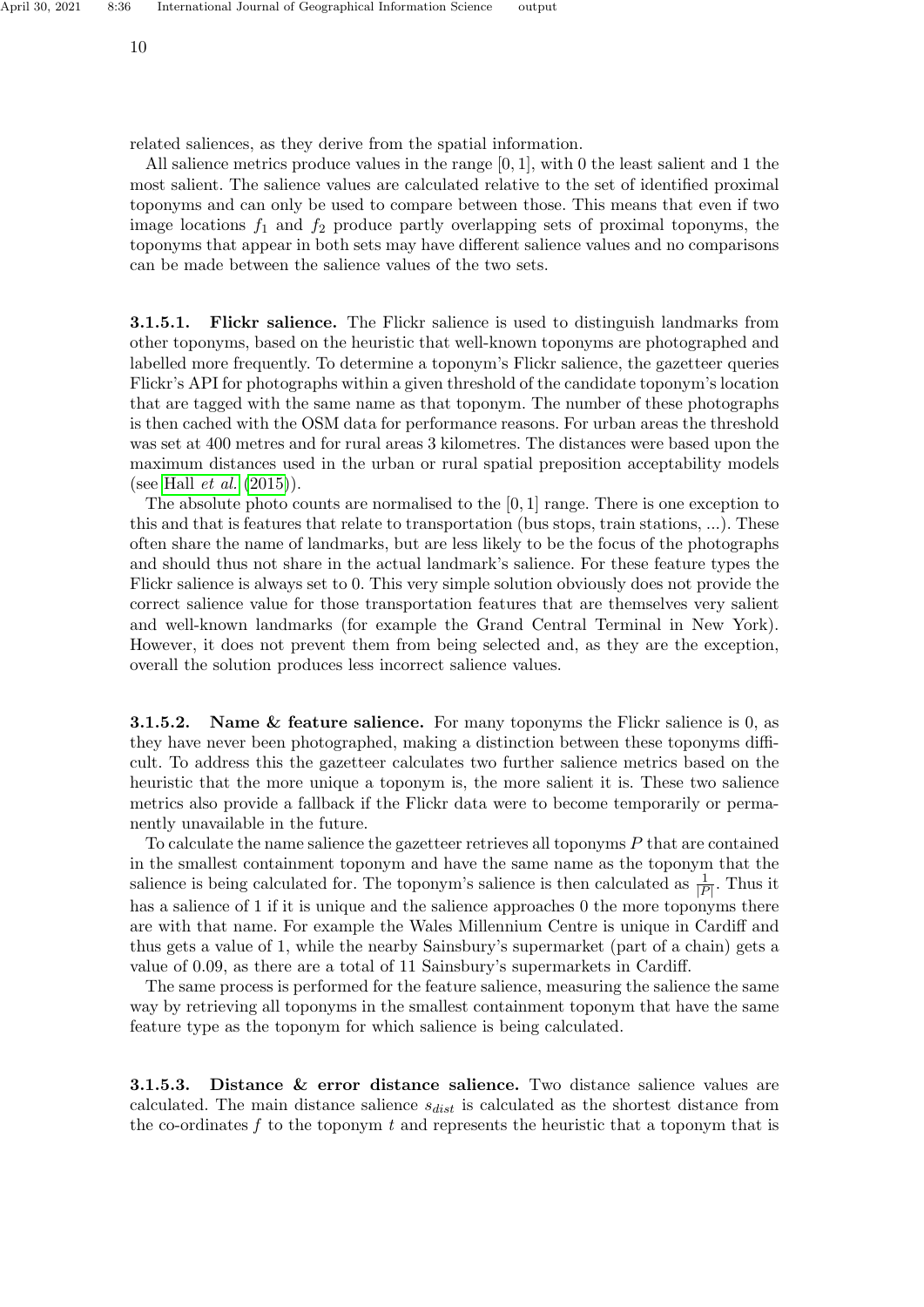<span id="page-10-0"></span>
$$
s_{dist}(t) = \frac{d_t - min(D)}{max(D) - min(D)}
$$
\n(1)

The second distance metric, the error distance, is calculated as the distance from  $f$  to the most distant vertex of the toponym t. This models the heuristic that large features, even if close, also contain a large number of points that do not describe the location f well. Common examples for this case are rivers and lakes. Values are normalised to  $[0, 1]$ using equation [2](#page-10-1) (ed<sub>t</sub> is the error distance from f for the toponym t; ED is the set of error distances for all proximal topnyms).

<span id="page-10-1"></span>
$$
s_{errdist}(t) = 1 - \frac{ed_t - min(ED)}{max(D) - min(ED)}
$$
\n<sup>(2)</sup>

# 3.2. Generating location descriptions

To generate the location descriptions the toponyms provided by the gazetteer are combined with the preposition-specific spatial templates and the resulting spatial configurations turned into a natural language representation. In this section we present our novel algorithm for performing the combination. It will be referred to as the toponym-driven algorithm, as it starts with picking good toponyms and only then adds the spatial preposition. Note that the spatial templates that model the applicability of spatial prepositions are the same ones as were used by Hall [et al.](#page-25-10) [\(2015\)](#page-25-10) as described in the related work section. They represent the spatial relations of north of, south of, east of, west of, near, next to, at, at the corner and between. Different scaled versions of the models are used according to whether the context is determined to be urban or rural, using the approach described in section [3.1.1.](#page-6-0)

# 3.2.1. Creating and selecting spatial templates

We describe here the process of creating the spatial templates. An illustration of the creation of a spatial template from point-referenced data is given in Figure 2, where the points represent the locations of examples of the use of the spatial relation 'north of' relative to a location that is at X in the figure. The density field on the right is obtained by applying kernel density estimation to the data points on the left. Its field strength at a given location can be regarded as a measure of the applicability of the spatial relation at that point relative to a reference toponym at position X. In Figure 3 we illustrate the process of selecting a spatial template that is applicable for given combinations of photo location and candidate toponym location. We see that a reasonably high density field value is obtained when a 'north of' template is anchored on toponym T4 but, for example, a very weak (or zero) value is obtained when it is anchored on T3. Thus 'on T4' could be selected to describe the location of P. A similar process is illustrated for street spatial templates in Figure 4, where stronger field values for photo position P are obtained for the spatial relations 'on R4' and 'between R1 and R3' both of which can be regarded as applicable. Note that the 'between' template is anchored on a pair of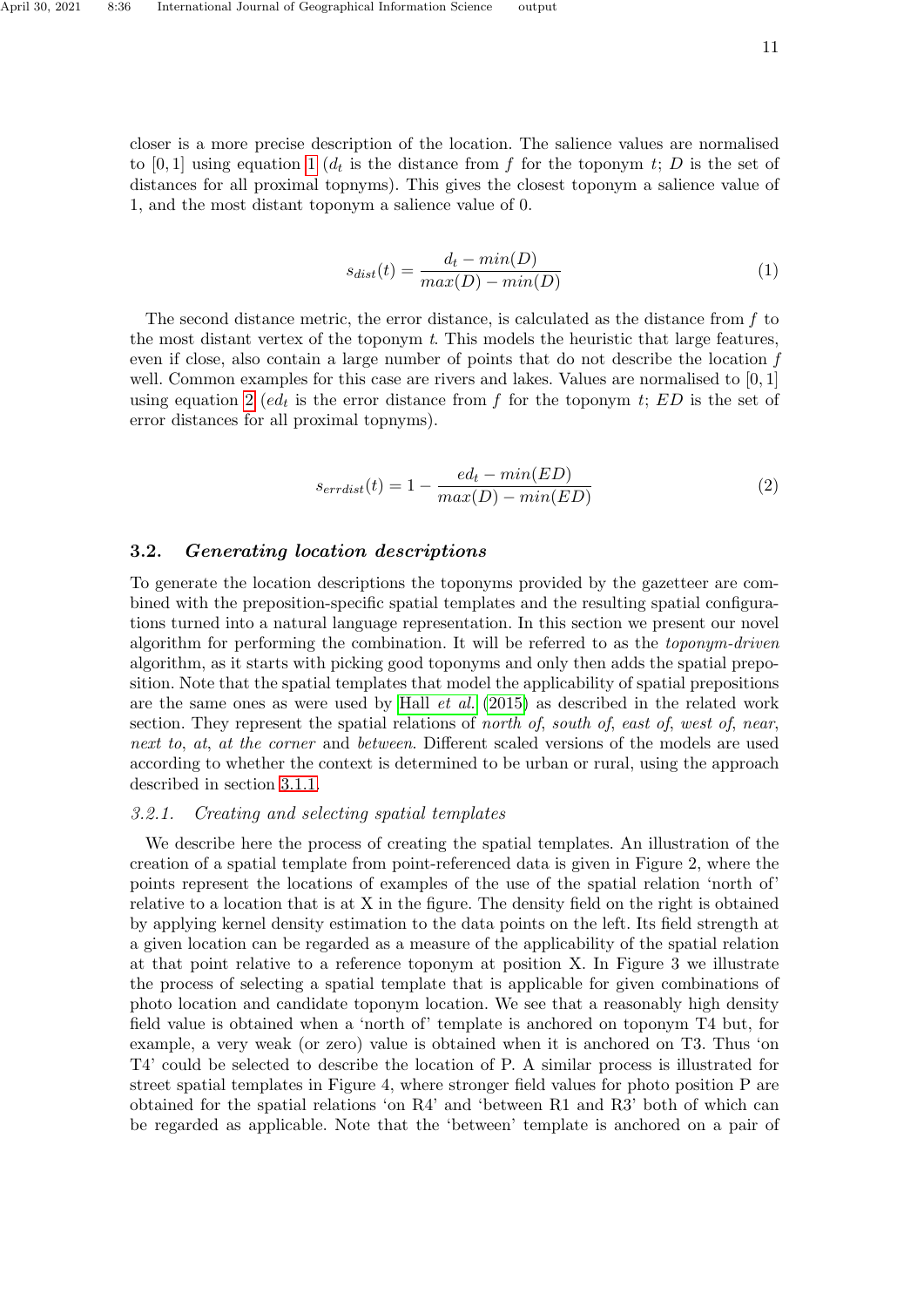12

adjacent point-referenced junctions (such as J2 and J4 in the figure) and adjacent road names are then selected for the location description. Note also that the 'on' template is anchored on a line rather than a point. The 'at the corner' template is anchored on a single point corresponding to a junction.

INSERT FIGURE 2 HERE images/SpatialTemplates1.png

INSERT FIGURE 3 HERE images/SpatialTemplatesSelectingNorth.png

INSERT FIGURE 4 HERE images/SpatialTemplatedStreets.png

# 3.2.2. The location description algorithm

The algorithm does not directly generate natural language location descriptions, instead it generates an intermediate representation, which is then rendered into natural language. The advantage of this is that the intermediate representation can be rendered into multiple languages and that changes to the location description algorithm do not impact the language rendering, enabling future extensions and application to other domains.

INSERT FIGURE 5 images/caption pattern.png HERE

The overall location description is based on the same patterns as those identified in Hall [et al.](#page-25-3) [\(2011\)](#page-25-3) and is shown in Figure 5. Algorithm [1](#page-11-0) shows a high-level abstraction of the captioning algorithm. The proximal toponyms  $P$  and containment toponyms  $C$ are fetched from the gazetteer and the list of spatial relations  $R$  initialised depending on whether the photo location is rural or urban  $(1 - 7)$ . The spatial relations R are ordered by the size of the area they describe, in order of increasing size. If a road element can be generated, then it is added to the location description LD and the list of proximal toponyms is sorted by feature-salience, otherwise  $P$  is sorted by spatial-salience  $(8 -$ 13). The main loop (14 - 20) runs while there is at least one proximal toponym and one spatial relation that could still be used. It initially generates a selected proximal toponym SP and spatial relation SR and adds these to the location description. Then it re-ranks the toponyms P by their feature-salience and filters out all toponyms that are less salient than the selected toponym  $SP$ . Finally the list of spatial relations  $R$  is filtered  $(19)$ , removing all spatial relations that describe areas smaller than  $SR$ . After generating the proximal elements, the location description is completed by adding a sub-set of the containment toponyms (21). We will now present each of these steps in detail.

# <span id="page-11-0"></span>Algorithm 1:

1:  $P, C \leftarrow from\_gazetteer()$ 2:  $LD \leftarrow \parallel$ 3: if rural then 4:  $R \leftarrow [northof, southof, eastof, westof, near]$ 5: else 6:  $R \leftarrow [at, nextto, near]$ 7: end if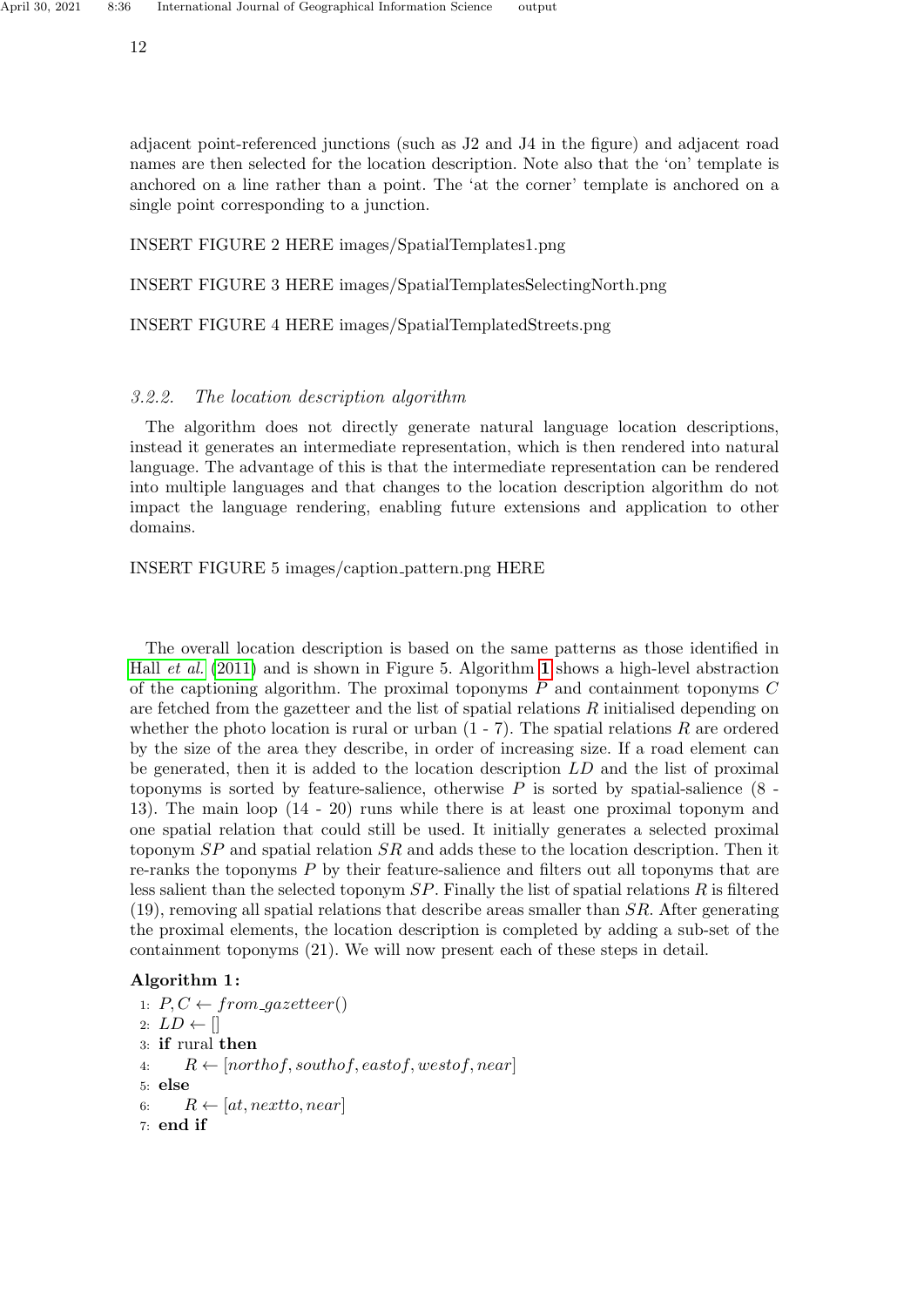8: if can generate road element $(P)$  then 9:  $LD \leftarrow LD + road\text{.element}(P)$ 10:  $P \leftarrow rank\_by\_feature\_salience(P)$ 11: else 12:  $P \leftarrow rank\_by\_spatial\_salience(P)$ 13: end if 14: while  $|P| > 0 \wedge |R| > 0$  do 15:  $SR, SP \leftarrow generate\_proximal\_element(P, R)$ 16:  $LD \leftarrow LD + (SR, SP)$ 17:  $P \leftarrow rank\_by\_feature\_salience(P)$ 18:  $P \leftarrow filter\_less\_salient(P, SP)$ 19:  $R \leftarrow filter\_spatial\_relations(R, SR)$ 20: end while 21:  $LD \leftarrow LD + select_{containment_{\textit{elements}}(C)}$ 

#### 3.2.3. Road elements

The road element generation logic initially checks whether there is a junction that could be used with the at the corner spatial-preposition model and, if not, attempts to find a road for which on is applicable. To determine whether an at-the-corner element can be generated, the algorithm first generates all intersections between all roads returned by the gazetteer that have distinct names. The check for distinct names is required due to the OSM data splitting linear features into multiple features to improve performance when rendering the data to a map. After generating all intersections, the *at-the-corner* model is instantiated for each intersection and the applicability at the image location calculated from the spatial template. Note that an applicability value for a particular spatial relation is obtained by anchoring its spatial template (density model) on the reference toponym location and finding the density value at the photo location. If the applicability is  $\geq \frac{2}{3}$  $\frac{2}{3}$  then the intersection is used to generate an *at-the-corner* element. The limit of  $\frac{2}{3}$  was chosen as the applicability data was acquired on a 9-point scale in [Hall](#page-25-10) *[et al.](#page-25-10)* [\(2015\)](#page-25-10) and applicability values  $\geq \frac{2}{3}$  $\frac{2}{3}$  represents applicability ratings of 7 or higher, indicating high agreement that the location is 'at the corner of' the junction. If multiple junctions are applicable, then the one with the highest applicability value is chosen.

If no at-the-corner element was generated, then the algorithm will attempt to generate an on element. As the road features in OSM are represented as linear features with no width, the algorithm checks whether there is a road within  $10m$  of the image location and if so, generates an *on* element for that road. The limit of  $10m$  was determined empirically and is derived from the average width of a two-lane road with pavement in the UK, including a buffer based on testing with a number of commercial GPS receivers.

# 3.2.4. Proximal description generation

Our algorithm can generate multiple proximal elements, focusing first on spatial salience and then on feature salience. To achieve this, the algorithm uses five salience metrics (see [3.1.5\)](#page-8-0) provided by the gazetteer to rank all toponyms  $P$ . To calculate an overall salience for each toponym, the individual salience values are combined using a weighted sum. By varying the weights, the ranking can be weighted more towards the spatial or feature salience values.

Three sets of weights have been determined (Table [2\)](#page-13-0). When ranking with a focus of spatial salience, urban and rural contexts are distinguished, in that the Error Distance is less important in the rural context due to the generally larger distances between features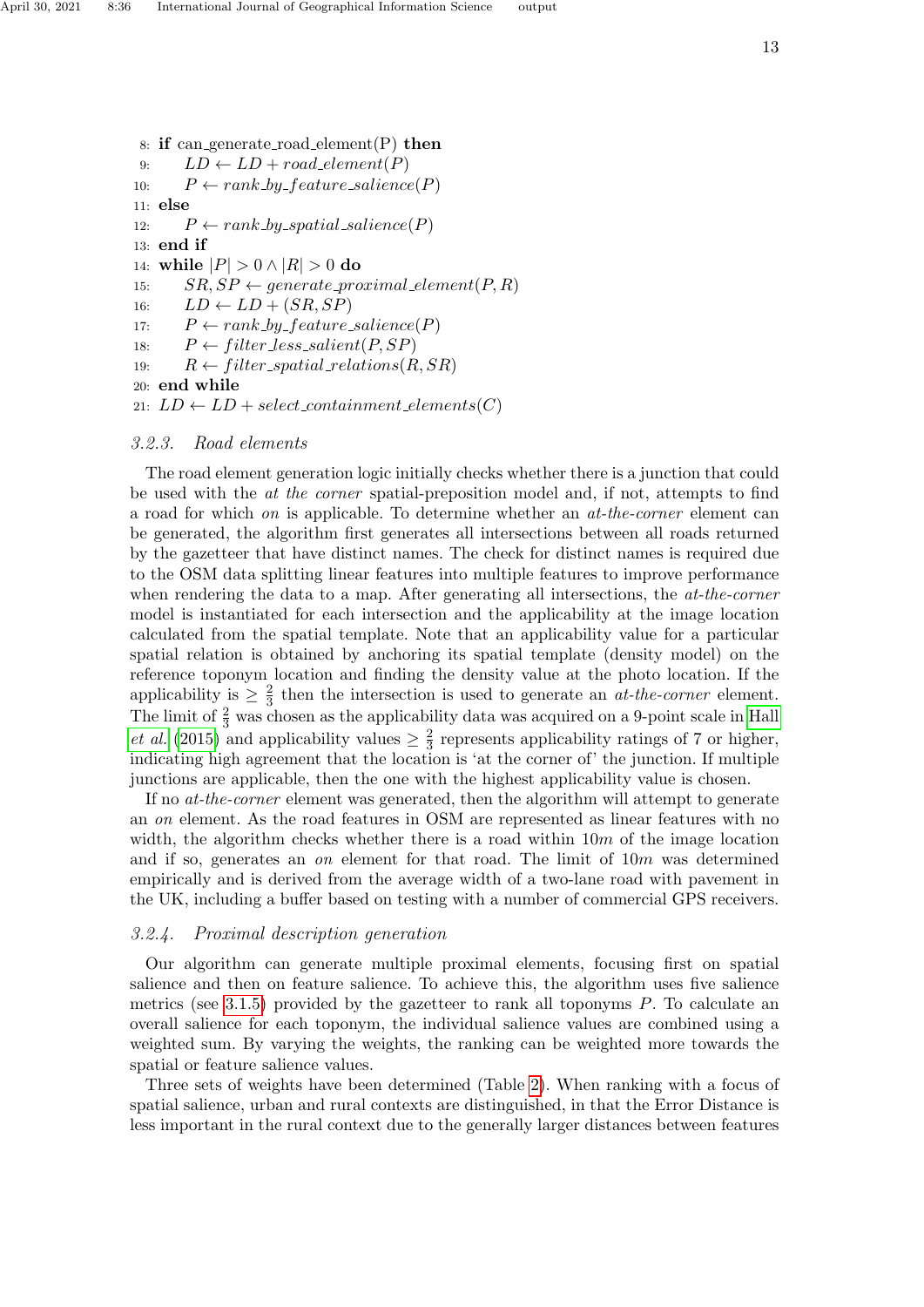<span id="page-13-0"></span>Table 2. Salience weights used by the proximal description generation. For the *Spatial* salience, 60% of the weighting is on the spatial salience metrics Distance and Error Distance, while for the Feature salience  $90\%$  of the weighting is on the feature salience metrics (Flickr, Name, and Type). For the Spatial salience a distinction is made between the urban and rural contexts, as in the rural context the distances between features and the image location are generally larger, thus the *Error Distance* weight is lower as there is less need to down-weight larger toponyms.

| Mode                                  | Context        | Distance   |            | Error Flickr Name |            | Type       |
|---------------------------------------|----------------|------------|------------|-------------------|------------|------------|
| <i>Spatial salience</i>               | Urban<br>Rural | .45<br>.55 | .15<br>.05 |                   | .05<br>.05 | .05<br>.05 |
| <i>Feature salience</i> Urban & Rural |                |            |            |                   | .05        | .05        |

and image location. For the feature salience no distinction between urban and rural is made.

As can be seen in Algorithm [1](#page-11-0) the proximal toponyms are initially ranked using the spatial salience weights (*rank by spatial salience*) unless the location description contains a road element, which provides spatial accuracy, in which case they are ranked using the feature salience weights  $(rank_by_features\_salience)$ . The highest ranked toponym is selected and combined with the most specific spatial preposition that has an applicability score for the toponym and the image location  $\geq \frac{2}{3}$  $\frac{2}{3}$ . If the highest ranked toponym has no applicable spatial preposition, the next toponym is tested and so on until all toponyms have been tested or one has an applicable spatial preposition (generate proximal element). After finding a toponym / spatial-preposition pair, a proximal caption element is generated for that pair and added to the location description.

Next the toponyms  $P$  are re-ranked using the salience weights (rank by feature salience). Then all toponyms that are ranked below the selected proximal toponym  $SP$  are filtered out *(filter less salient)*. Similarly all spatial prepositions that describe areas smaller than the selected spatial preposition SR are also filtered *(filter spatial relations)*. This ensures that each element in the location description is more generic than the previous one. The process of adding toponym / spatial-preposition pairs is repeated until either there are no further toponyms P or spatial relations R.

The effect of this algorithm is that initially a toponym will be selected that balances spatial and feature salience, but where, if none can be found that satisfies both, the preference is for spatial salience. Then, in the second step, if the first toponym has a low feature salience a second toponym can be added that provides a highly feature-salient reference point. Using this approach the location description will contain one or more toponyms that provide both local spatial accuracy and also a higher recognition factor for people less familiar with the local area.

The preposition applicability models (i.e. spatial templates) from Hall  $et al. (2015)$  $et al. (2015)$  $et al. (2015)$  that are used here were constructed using point-referenced data. However, to incorporate the line and polygon data that is becoming more widely available from OSM, when line or polygon features are used with a preposition applicability model, the point on the feature that is nearest to the photo location is used to access the spatial template (and hence retrieve the applicability value at that location in the density field).

#### 3.2.5. Containment description generation

Testing during the algorithm's development indicated that the containment hierarchies associated with proximal toponyms frequently contained more information than necessary ('City of London, London, England') or contained duplicate information ('Cardiff,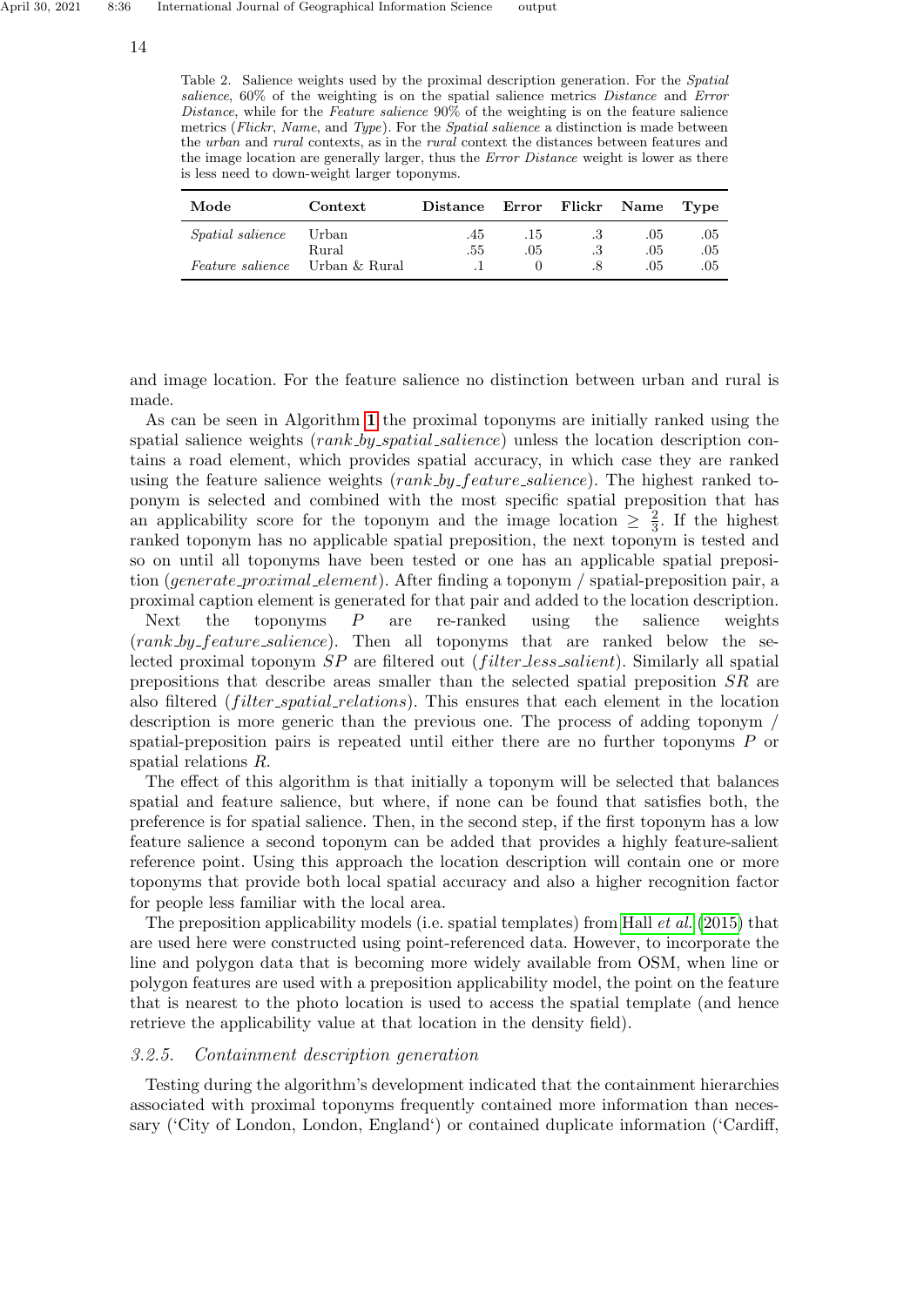**Duplicate containment areas** Where two containment areas have the same name, for example in the case of a city and administrative area, the larger of the two areas is filtered out. The smaller location is kept as it provides more spatial accuracy, while having the same salience as the larger area.

Minimal size difference Where a containment area is less than 25% larger than the next smaller area, the larger area is filtered, based on the assumption that the larger area adds little information to the location accuracy.

Uniqueness filtering Where the first containment area is unique within the third, the second containment area is filtered. This heuristic is applied repeatedly until either the condition does not hold or the number of containment toponyms has been reduced to three. The exception is if the first containment toponym is a national park or the first is an administrative district and the second a county, in which case the number of containment toponyms can be reduced to two. These exceptions handle the cases of national parks and large cities, which are unique within the nation.

Together these will result in containment hierarchies that generally contain between two and three levels and are as concise as possible.

# <span id="page-14-0"></span>3.2.6. Language generation

The location description  $LD$  generated by the main algorithm (Algorithm [1](#page-11-0)) consists of a list of caption elements, each a combination of a spatial preposition type and one or two toponyms. The final step in the generation of the location descriptions is to convert these into cohesive natural language expressions. For each caption element the appropriate English-language spatial preposition representation is generated as shown in Table [3,](#page-15-0) with the exception of in, where further processing is applied. If the toponym used in the caption element is a water feature, beach, bridge, road, or path then 'on' is generated instead of 'in' and for locations contained in buildings 'at' is used. Additionally if the English-language representation generated for the previous element was 'in' or a comma ',' and the current representation is also 'in', then a comma ',' is output instead ('in Edinburgh, Scotland').

When rendering a toponym, the generator has to determine whether the toponym has to be prefixed with the definite article 'the'. This uses a heuristic approach based on English grammar rules, extended with some OSM-specific rules (see Table [4\)](#page-15-1). The rules are applied greedily in the order shown, with a default behaviour of using the definite article.

The use of the intermediate representation also makes it possible to generate location descriptions in other languages. However, there are differences in how spatial language is used in different languages [\(Grabowski and Miller 2000,](#page-25-16) [Beller](#page-24-4) et al. [2005\)](#page-24-4). Thus, in order to generate LDs in other languages, it would be necessary to create languagespecific spatial-preposition models, as well as additional language generation modules for each language that should be supported.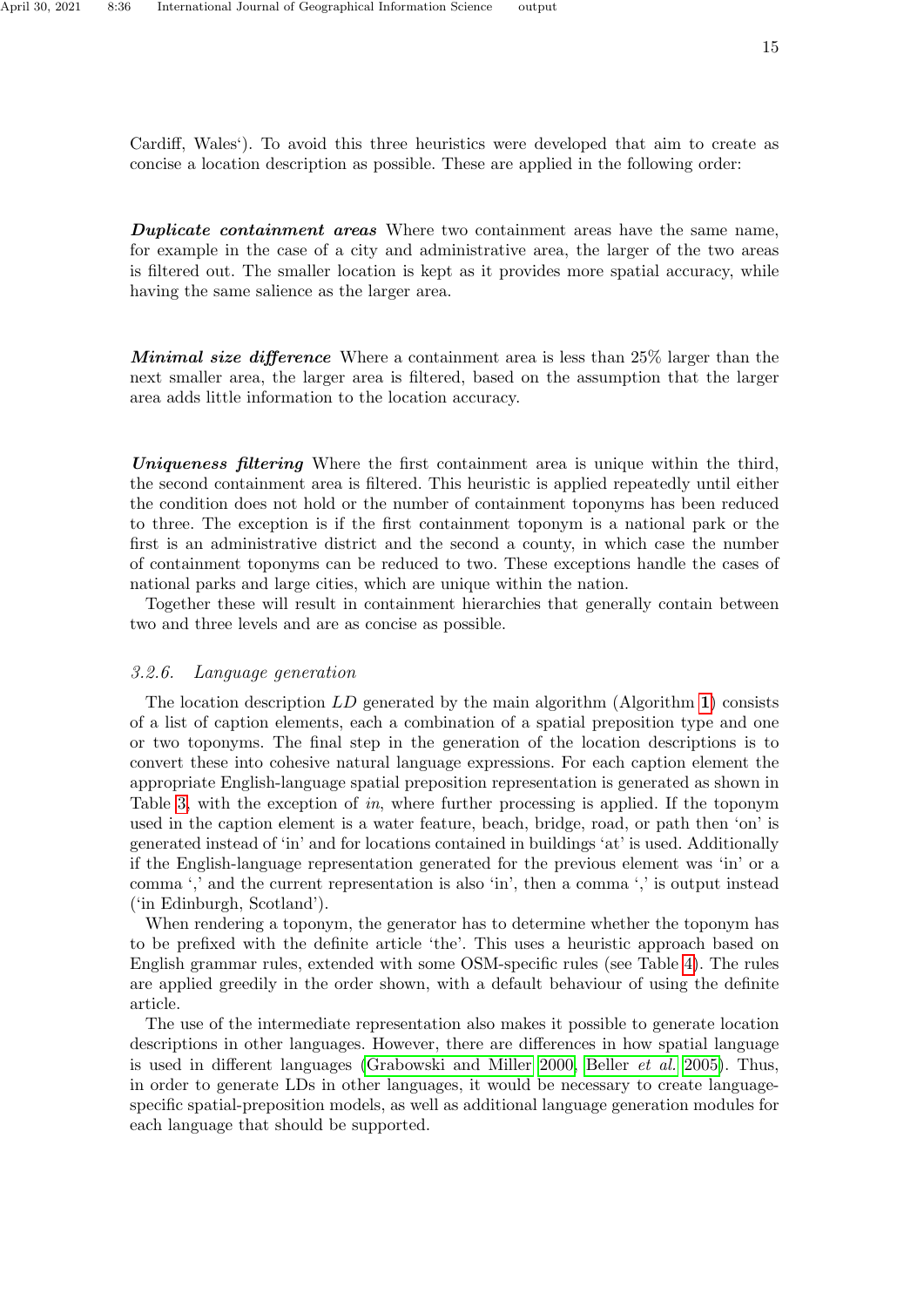16

<span id="page-15-0"></span>Table 3. Mappings from the various spatial preposition types used in the location descriptions into English-language representations. For the spatial preposition type in further processing is applied to select one of the four possible English-language representations (see section [3.2.6\)](#page-14-0)

| <b>Spatial Preposition Type</b> | <b>English Language Representation</b>                                                                              |
|---------------------------------|---------------------------------------------------------------------------------------------------------------------|
| northof                         | 'north of'                                                                                                          |
| southof                         | 'south of'                                                                                                          |
| eastof                          | 'east of'                                                                                                           |
| westof                          | 'west of'                                                                                                           |
| near                            | 'near'                                                                                                              |
| at.                             | $\cdot$ at'                                                                                                         |
| nextto                          | 'next to'                                                                                                           |
| at-the-corner                   | 'at the corner of'                                                                                                  |
| <sub>on</sub>                   | $\gamma$ on                                                                                                         |
| in                              | $\langle \text{in}^{\prime}, \langle \text{on}^{\prime}, \langle \text{at}^{\prime}, \langle \cdot \rangle \rangle$ |

<span id="page-15-1"></span>Table 4. Heuristic rules for the use of 'the' with a toponym. Column 2 indicates whether for a toponym that matches the rule in column 1, the toponym is prefixed with 'the'. Rules are applied in the given order. If no rule applies, then by default 'the' is generated for the toponym.

| Rule                                                   | Include 'the'  | Example                   |
|--------------------------------------------------------|----------------|---------------------------|
| Already starts with 'the'                              | $\rm No$       | at the Butcher's Arms     |
| Is a populated place                                   | No.            | in Cardiff                |
| Includes 'kingdom', 'states', 'republic', or 'borough' | Yes            | in the United Kingdom     |
| Is a ceremonial county                                 | No.            | in Cheshire               |
| Is an instance of flowing water                        | Yes            | next to the Thames        |
| Is a natural feature                                   | No.            | near Pen-Y-Fan            |
| Is a reservoir                                         | N <sub>0</sub> | at Pontsticill Reservoir  |
| Is a road with just a number                           | Yes.           | on the A475               |
| Is a road                                              | N <sub>0</sub> | on Queen Street           |
| Is a commercial or educational building                | No             | next to Oxford University |
| Is an airport terminal or railway station              | No.            | at Cardiff Central        |
| Is a park                                              | No.            | in Bute Park              |

# 4. Evaluation

To determine whether the toponym-driven location description algorithm achieves its goal of generating more flexible, natural-sounding location descriptions, it has been evaluated using a set of captions drawn from Flickr and Geograph. The evaluation uses the complete natural-language descriptions generated by our system. The algorithm is compared against human-created location descriptions, location descriptions generated using the system described in Hall *[et al.](#page-25-10)*  $(2015)$ , and the automatically generated location descriptions provided by both Flickr and Geograph.

# 4.1. Data set

To ensure that the evaluation results are reliable, an evaluation data-set has been created by drawing test images from both Flickr and Geograph. The two sources represent different types of images, with the Geograph images focusing very heavily on location, while the Flickr images represent location descriptions from a more every-day type of spatial language use.

To generate the test data-set, ten test areas were selected in the UK, five rural (Snowdonia, Lake District, Cotswolds, Peak District, Dartmoor) and five urban (Edinburgh,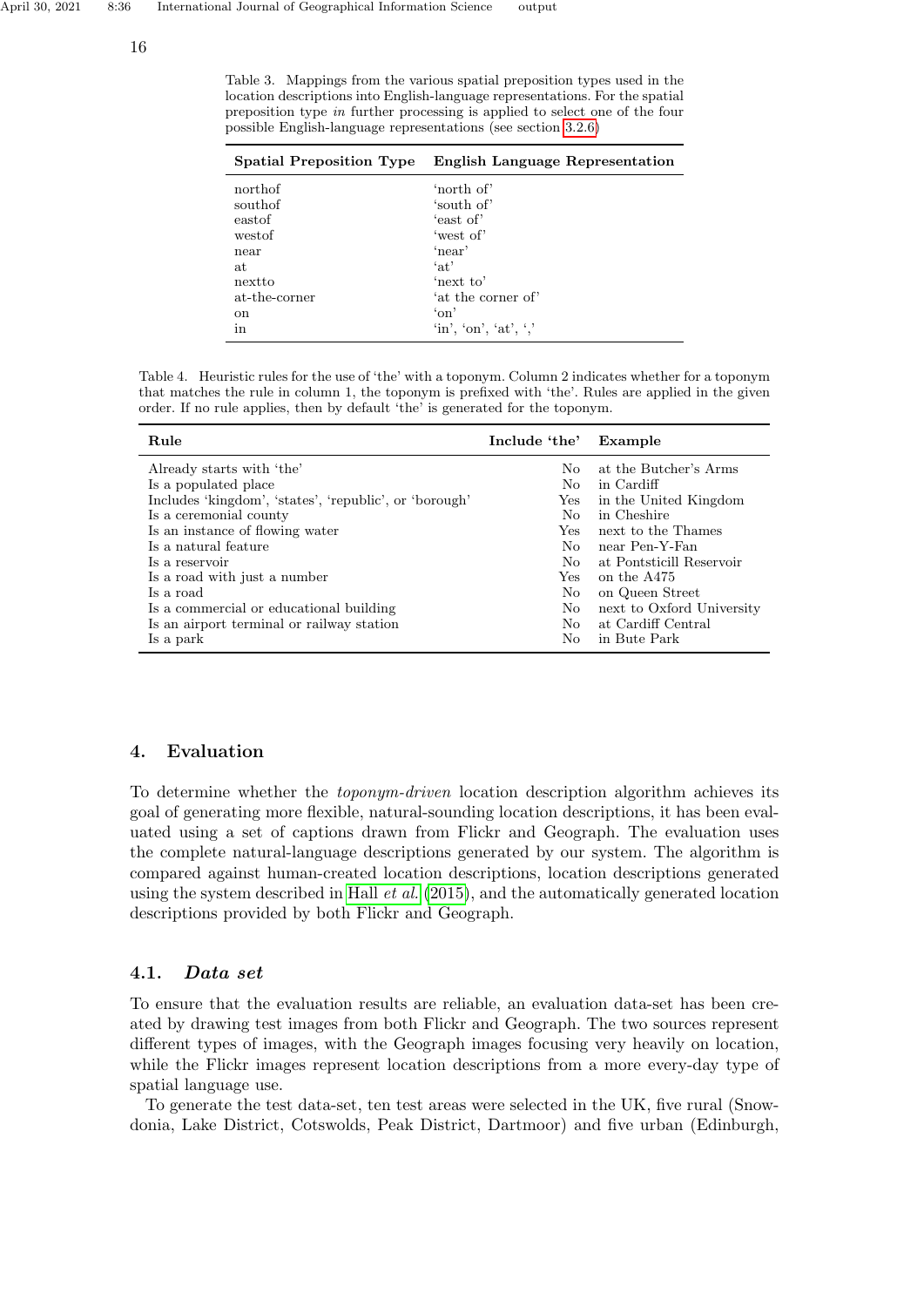Oxford, London, Cardiff, Liverpool) with a wide geographic spread. For each test area both Flickr and Geograph were searched for all images that contained at least one of the spatial prepositions that the algorithms use: near, at, next to, north, south, east, west. This was done to ensure that the spatial language used is comparable between the human- and algorithm-generated location descriptions. An additional manual filter was applied to the Flickr images to remove images where the image co-ordinates differed significantly from the location description in the captions. This was necessary as the accuracy of the location meta-data in Flickr is very variable, sometimes off by hundreds of metres. A Flickr image was only included in the test data-set if a manual analysis of the image content indicated that it was highly likely the image was within 100m of the location specified by the image coordinates.

From the resulting set of 162 images, for each test area one Flickr and one Geograph image were selected randomly. One rural location was discarded as its human-generated caption referred to a toponym for which no spatial data could be found. This location was replaced with another randomly selected image.

For each test location the gazetteer was used to fetch all proximal and containment features and to identify all feature types that were not represented in the gazetteer's classification scheme. These were then added to ensure that all features in the test locations could be mapped to types and thus are available to the location description algorithms.

For each test location four location descriptions were included in the evaluation: our novel *toponym-driven* location descriptions, the *human-generated* location descriptions, preposition-driven location descriptions using the method described in Hall [et al.](#page-25-10)  $(2015)$ , and an automatic baseline. The human-generated location descriptions were created by selecting those parts of the original image captions that focused on the location description. The caption parts that describe the content of the image were removed as they represent an element of the caption that the location description algorithms cannot recreate. The human-generated descriptions represent the target quality that the automatic location description algorithms should achieve. For the preposition-driven location descriptions, place names were obtained from our OSM gazetteer. The baseline location descriptions were sourced from Flickr and Geograph. Both provide basic, automatically generated location descriptions for each image that represent the minimum that our algorithms need to achieve. In the case of Flickr the location description created automatically by Flickr is the given location and its containment hierarchy, while Geograph seems to select a nearby toponym and adds the containment hierarchy. Tables [5](#page-17-0) and [6](#page-18-0) show the location descriptions generated for the Flickr and Geograph evaluation locations.

#### 4.2. Evaluation Procedure

The evaluation used human participants to evaluate the captions using a web-based platform mixing standard survey and crowd-sourcing techniques.

Participants initially confirmed their informed consent<sup>[1](#page-16-0)</sup> and then had to provide demographic information (age, gender, language skills, education, employment status). These will be used to characterise the participant cohort. Participants were then given a set of instructions before being shown the main evaluation interface.

<span id="page-16-0"></span><sup>&</sup>lt;sup>1</sup>The study was approved by the Research Ethics Committee of the Faculty of Arts and Sciences at Edgehill University, UK. Participants signed an electronic consent form that informed them of their freedom to withdraw from the study, anonymity in storage and use of the data, and giving permission for the research team members to use anonymised responses in research publications.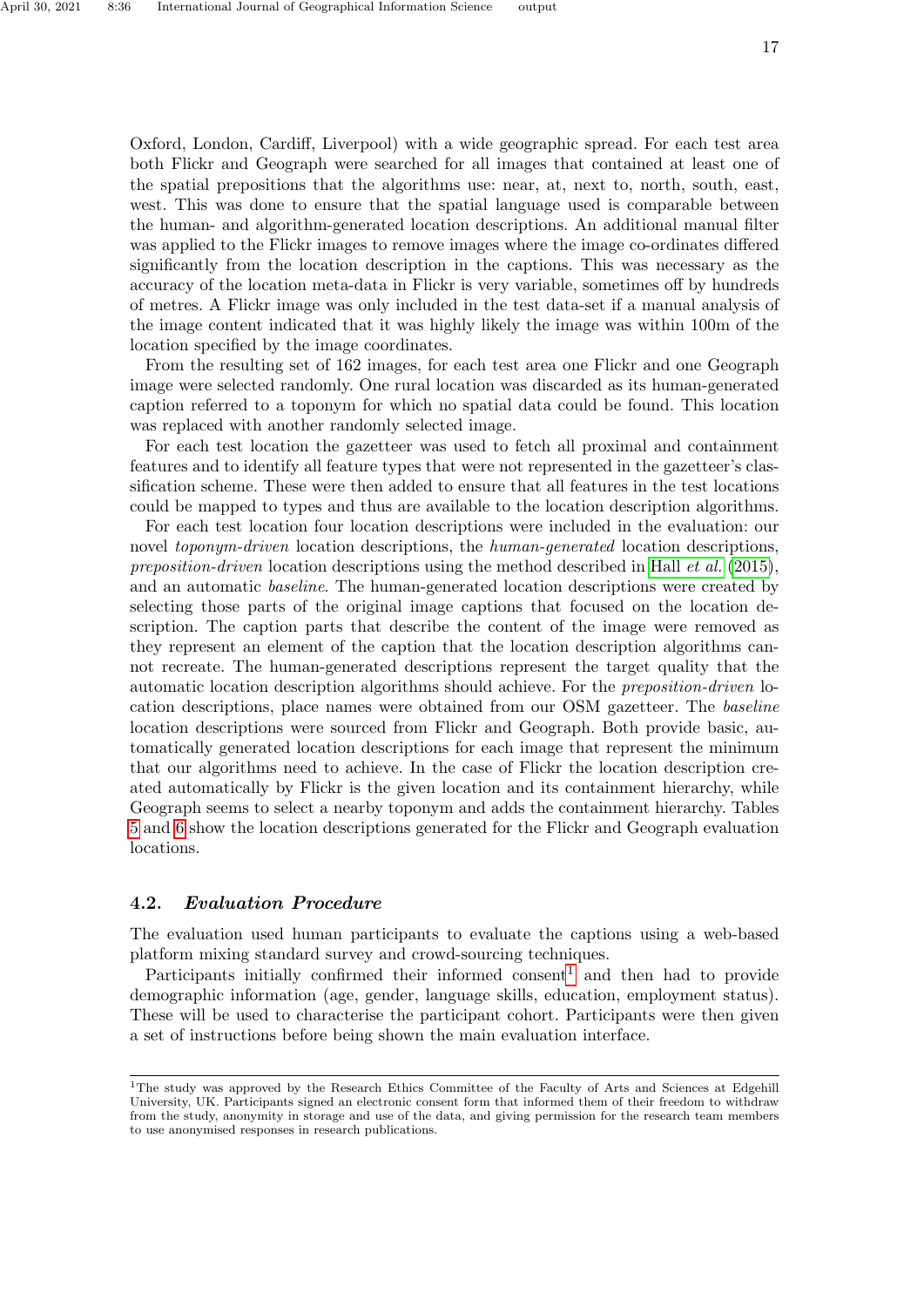# 18

J.

Ĭ.

<span id="page-17-0"></span>Table 5. Location Descriptions generated for the Flickr evaluation locations. # is the location identifier. Toponym-driven are generated using the novel algorithm, Human are taken from the original Flickr captions, Preposition-driven are generated using Hall [et al.](#page-25-10) [\(2015\)](#page-25-10), and the Baseline is taken from the automatic location description on Flickr.

| #   | Context  | Toponym-<br>driven                                                                                       | Human                        | Preposition-<br>driven                                                                                                                  | <b>Baseline</b>                                    |
|-----|----------|----------------------------------------------------------------------------------------------------------|------------------------------|-----------------------------------------------------------------------------------------------------------------------------------------|----------------------------------------------------|
| FR1 | Rural    | Near<br>Guit-<br>ing<br>Power<br>in<br>Cotswold,<br>$Eng-$<br>land                                       | Near<br>Guiting<br>Power     | Near<br>Guit-<br>ing<br>Power<br>in<br>The<br>Cotswolds,<br>Gloucestershire,<br>Great Britain                                           | Guiting<br>Power,<br>England,<br>United<br>Kingdom |
| FR2 |          | Near<br>Ladybower<br>Reservoir in High<br>Peak                                                           | Near<br>Derwent<br>Reservoir | Near<br>Fairholmes<br>in Peak District<br>National<br>Park,<br>Derbyshire, Great<br>Britain                                             | Derwent<br>Moors,<br>England,<br>United<br>Kingdom |
| FR3 |          | At Eastwrey Bar-<br>ton in Teignbridge<br>District                                                       | Near<br>Lustleigh<br>Cleave  | Near<br>Sanduck<br>Dart-<br>Wood<br>in<br>National<br>moor<br>Park,<br>Devon,<br>Great Britain                                          | Lustleigh,<br>$Eng-$<br>land,<br>United<br>Kingdo  |
| FR4 |          | Near Llyn Peris<br>in the Snowdonia<br>National Park                                                     | Near Llanberis               | Near Llyn Peris<br>Snowdonia<br>in<br>National<br>Park.<br>Gwynedd,<br>Great<br><b>Britain</b>                                          | Pentre<br>Castell,<br>Wales, England               |
| FR5 |          | Near Helm Crag<br>South<br>Lake-<br>in<br>land, Cumbria                                                  | Near Grasmere                | Near Helm Crag<br>in Lake District<br>National<br>Park,<br>Cumbria,<br>Great<br><b>Britain</b>                                          | Grasmere,<br>$Eng-$<br>United<br>land,<br>Kingdom  |
| FU1 | $U$ rban | On Wapping next<br>to the Salthouse<br>Dock in Liverpool                                                 | Near Albert Dock             | On Wapping near<br>Merseyside Police<br>Headquarters<br>in<br>Liverpool, Great<br>Britain                                               | Albert Dock, Liv-<br>erpool, England               |
| FU2 |          | Next to Staircase<br>12 in Second Quad<br>at Jesus College in<br>Oxford                                  | At Jesus College             | At Jesus College<br>Oxford,<br>$Ox-$<br>in<br>fordshire,<br>Great<br>Britain                                                            | Oxford England,<br>United Kingdom                  |
| FU3 |          | Next to Mermaid<br>on<br>the<br>Quay<br>Roald Dahl Plass<br>in Cardiff                                   | At Cardiff Bay               | At<br>Demiro's<br>in<br>Cardiff.<br>Great<br><b>Britain</b>                                                                             | Cardiff<br>Bay,<br>Cardiff, Wales                  |
| FU4 |          | Edinburgh<br>At<br>Castle in the City<br>Centre & Leith                                                  | At<br>Edinburgh<br>Castle    | Next to St Mar-<br>garet's<br>Chapel<br>of Ed-<br>in City<br>inburgh, Great<br><b>Britain</b>                                           | West End, Edin-<br>burgh, Scotland                 |
| FU5 |          | On<br>Belvedere<br>Road next to Ju-<br>bilee Gardens in<br>the London Bor-<br>ough of Lambeth,<br>London | Next to the Lon-<br>don Eye  | On<br>Belvedere<br>Road<br>next<br>to<br>Jubilee<br>Gardens<br>in London Bor-<br>ough of Lambeth,<br>London,<br>Great<br><b>Britain</b> | South Bank, Lon-<br>don, England                   |

INSERT FIGURE 6 images/evaluation map.png HERE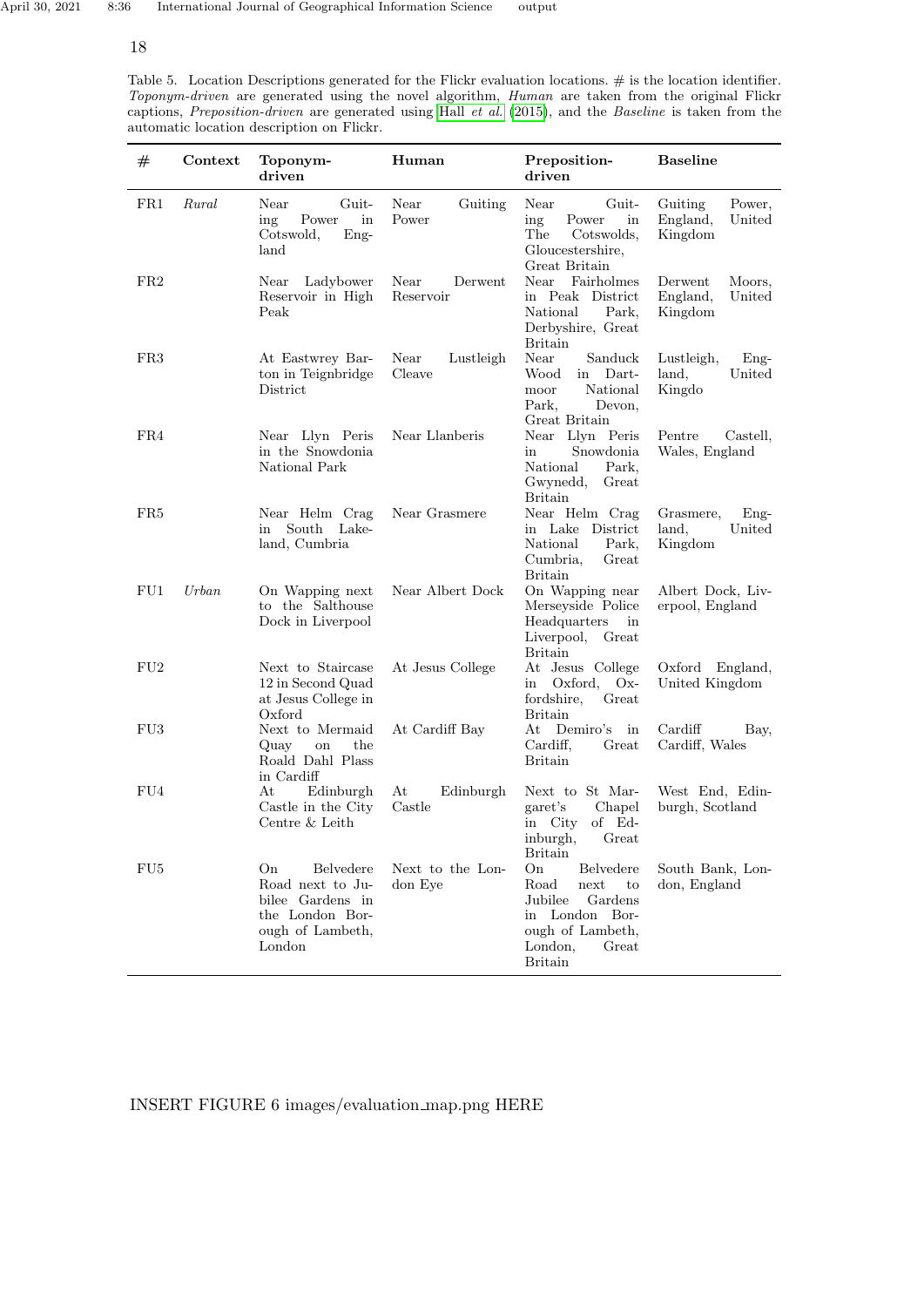<span id="page-18-0"></span>Table 6. Location Descriptions generated for the Geograph evaluation locations. # is the location identifier. Toponym-driven are generated using the novel algorithm, Human are taken from the original Geograph captions, Preposition-driven are generated using the method of Hall [et al.](#page-25-10) [\(2015\)](#page-25-10), and the Baseline is taken from the automatic location description on Geograph.

| #              | Category | Toponym-<br>driven                                                                                                                          | Human                                          | Preposition-<br>driven                                                                                                                                              | <b>Baseline</b>                                                                       |
|----------------|----------|---------------------------------------------------------------------------------------------------------------------------------------------|------------------------------------------------|---------------------------------------------------------------------------------------------------------------------------------------------------------------------|---------------------------------------------------------------------------------------|
| GR1            | Rural    | Near<br>Llyn<br>Newydd in Ffes-<br>tiniog<br>Commu-<br>nity, Gwynedd                                                                        | West<br>οf<br>Llyn<br>Newydd                   | Near Power Sta-<br>tion in Gwynedd,<br>Great Britain                                                                                                                | Near to<br>Thyw-<br>bryfdir, Gwynedd,<br>Great Britain                                |
| GR2            |          | the<br>Blel-<br>Near<br>Beck<br>ham<br>in<br>South Lakeland,<br>Cumbria                                                                     | Near<br>Blelham<br>Tarn                        | Near Wray Castle<br>in Lake District<br>National<br>Park,<br>Cumbria,<br>Great<br><b>Britain</b>                                                                    | Near<br>to<br>High<br>Wray,<br>Cumbria,<br>Great Britain                              |
| $_{\rm GR3}$   |          | Road<br>Main<br>O <sub>n</sub><br>The<br>near<br>Bramwell Memo-<br>Institue<br>rial<br>Taddington<br>in<br>Parish.<br>Der-<br>byshire Dales | East of Tadding-<br>$_{\rm ton}$               | On<br>Main<br>$\operatorname*{Road}$<br>The<br>near<br>$In-$<br><b>Bramwell</b><br>Peak<br>stitute<br>in<br>District National<br>Park, Derbyshire,<br>Great Britain | Near to Tadding-<br>Derbyshire,<br>ton.<br>Great Britain                              |
| GR4            |          | Near<br>Lakehead<br>Hill in Dartmoor<br>Forest<br>Parish,<br>Devon                                                                          | B3212 near Post-<br>bridge                     | Near Powder Mills<br>in Dartmoor Na-<br>tional Park, De-<br>von, Great Britain                                                                                      | Near to Bellever,<br>Devon,<br>Great<br><b>Britain</b>                                |
| GR5            |          | Chedworth<br>Near<br>Cotswold,<br>in<br>England                                                                                             | Near Chedworth                                 | Near Chedworth<br>in The Cotswolds,<br>Gloucestershire,<br>Great Britain                                                                                            | Near<br>Ched-<br>to<br>Glouces-<br>worth,<br>tershire,<br>Great<br><b>Britain</b>     |
| GU1            | $U$ rban | Near the Volun-<br>teer's Walk in Old<br>Town, City of Ed-<br>inburgh                                                                       | Parade<br>the<br>On<br>Ground at Holy-<br>rood | In City of Ed-<br>inburgh,<br>Great<br><b>Britain</b>                                                                                                               | Near<br>Edin-<br>to<br>burgh,<br>Great<br><b>Britain</b>                              |
| $\mathrm{GU}2$ |          | Near Albert Dock<br>in Liverpool                                                                                                            | Near Albert Dock,<br>Liverpool                 | At Legacy Sculp-<br>ture in Liverpool,<br>Great Britain                                                                                                             | Near to Birken-<br>head,<br>Wirral,<br>Great Britain                                  |
| $\rm GU3$      |          | Queen<br>Next<br>$\mathbf{to}$<br>Alexandra<br>Dock<br>the Port of<br>in<br>Cardiff, Cardiff                                                | At Queen Alexan-<br>dra Dock                   | Near Shed D in<br>Cardiff.<br>Great<br><b>Britain</b>                                                                                                               | Near to Penarth,<br>Vale<br>The<br>οf<br>Glamorgan/Bro<br>Morgannwg,<br>Great Britain |
| GU4            |          | The<br>Plain<br>On.<br>next to the St<br>Clement's in Ox-<br>ford, Oxfordshire                                                              | Near<br>Magdalen<br><b>Bridge</b>              | At the corner of<br>Plain<br>The<br>and<br>Magdalen Bridge<br>Oxford,<br>$Ox-$<br>in<br>fordshire,<br>Great<br><b>Britain</b>                                       | Near to Oxford,<br>Oxfordshire,<br>Great Britain                                      |
| GU5            |          | Trafalgar<br>At<br>Square in London                                                                                                         | Trafalgar<br>At<br>Square, London              | At<br>Trafalgar<br>Square<br>City<br>in<br>οf<br>Westminster,<br>London,<br>Great<br><b>Britain</b>                                                                 | Near to<br>City of<br>London,<br>Great<br><b>Britain</b>                              |

The main evaluation interface consisted of two unlabelled maps onto which the photo location and all features mentioned in at least one of the location descriptions were drawn, as shown in Figure 6. By only showing the features mentioned in the location descriptions,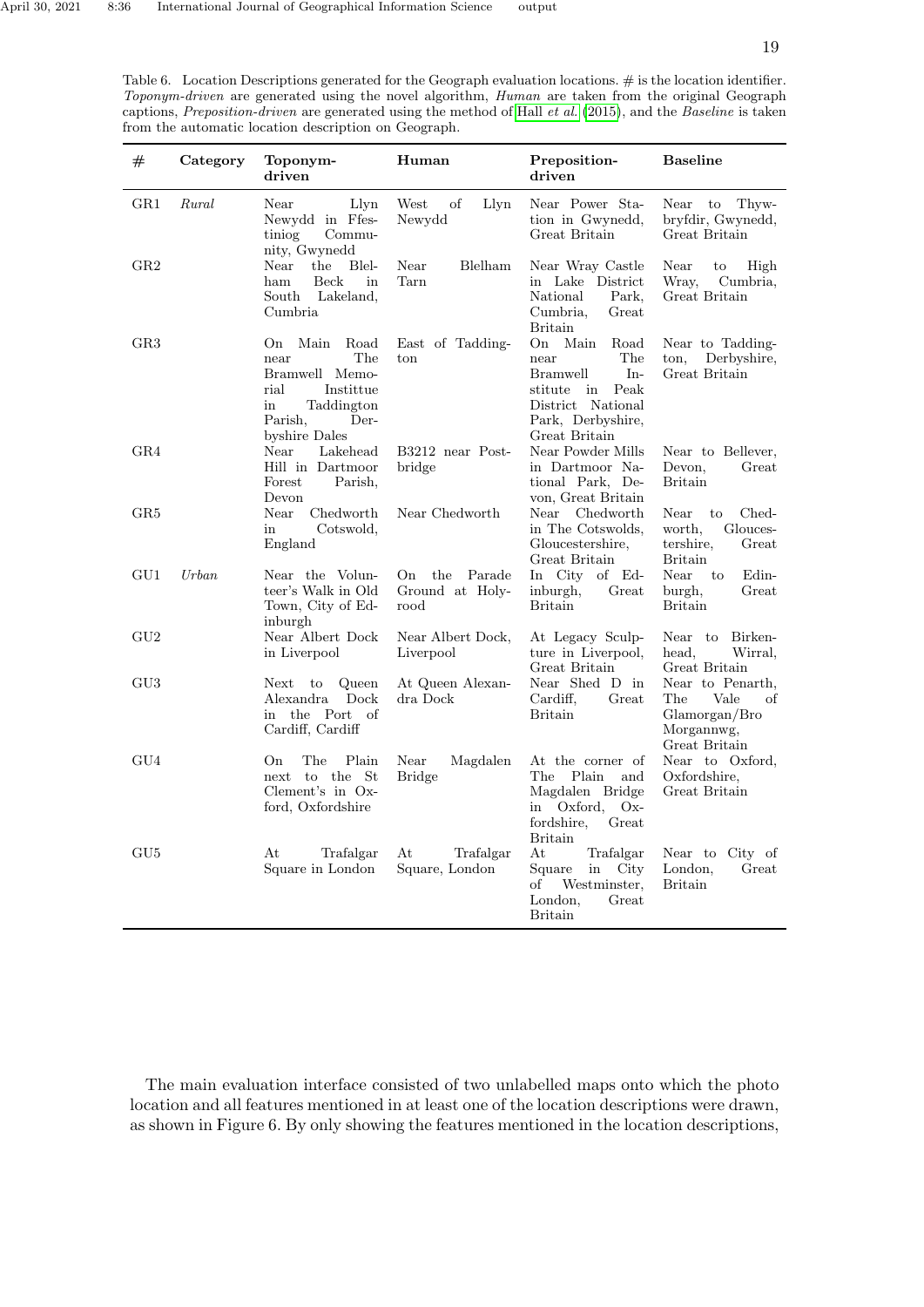participants are focused on evaluating the four descriptions, rather than on what other location description they might have used. For the same reasons the participants were not shown the photos. To give participants a good overview over each test location, the two maps use different zoom levels. The left-hand map always showed a more zoomedin map, while the right-hand map showed a zoomed-out overview. Different zoom levels were used for the *urban* and *rural* contexts, but within each context the same zoom levels were used for all locations. The maps were static, with no interactions possible. Below each map participants were asked to rate each caption on a 5-point Likert-like scale for the questions:

- (1) How accurately do each of the following four location descriptions describe the location of the photograph marked on the map?
- (2) How natural is the language in each of the following four descriptions of the photograph's location?

Additionally participants were asked to pick which of the four location descriptions they would use to describe the photograph's location.

Participants were always shown five randomly selected test locations and were required to evaluate a minimum of five locations, but could judge all 20 locations, in sets of 5, if they so wished. Each set of locations to evaluate was selected randomly from the 20 available locations. The system automatically ensures that the random selection does not show a single participant the same location more than once and that overall all locations are judged almost the same number of times (due to the unpredictable nature of online experiments, there is minor variation in the number of judgements per location).

At the end of the experiment participants could optionally provide an e-mail address to be included in a 50 pound Amazon voucher raffle as an incentive.

### 4.3. Participants

Participants were recruited from staff and students at Edge Hill University and Cardiff University via e-mails and posts on announcement message boards. Staff at a national mapping agency, the Ordnance Survey, were also invited via e-mail. The invitation provided a link to the online experiment, indicated the expected minimum duration of 10 minutes, and the optional 50 pound Amazon voucher raffle.

In total 261 participants were recruited, with 120 completing the experiment. 9 participants were filtered, as they spent less than 20 seconds per set of five locations they were evaluating, resulting in a total of 111 participants that form the basis of the analysis.

Of these 70 were female and 41 male. Approximately half of the participants were undergraduate students (54) and 24 were undertaking further study. 69 classified themselves as students and 39 as employed (3 unemployed participants). The majority of the participants were native English speakers (91) with a further 6 who were not native speakers, but primarily spoke English at home. The age distribution is skewed towards the 18 - 25 range (60), but shows an otherwise good spread across the higher age groups as well (25-35: 18, 35-45: 12, 45-55: 12, 55-65: 9).

### 4.4. Results

Table [7](#page-20-0) shows the preference counts for all location descriptions. The captions obtained in our experiments and in the human and automated baselines for each of these locations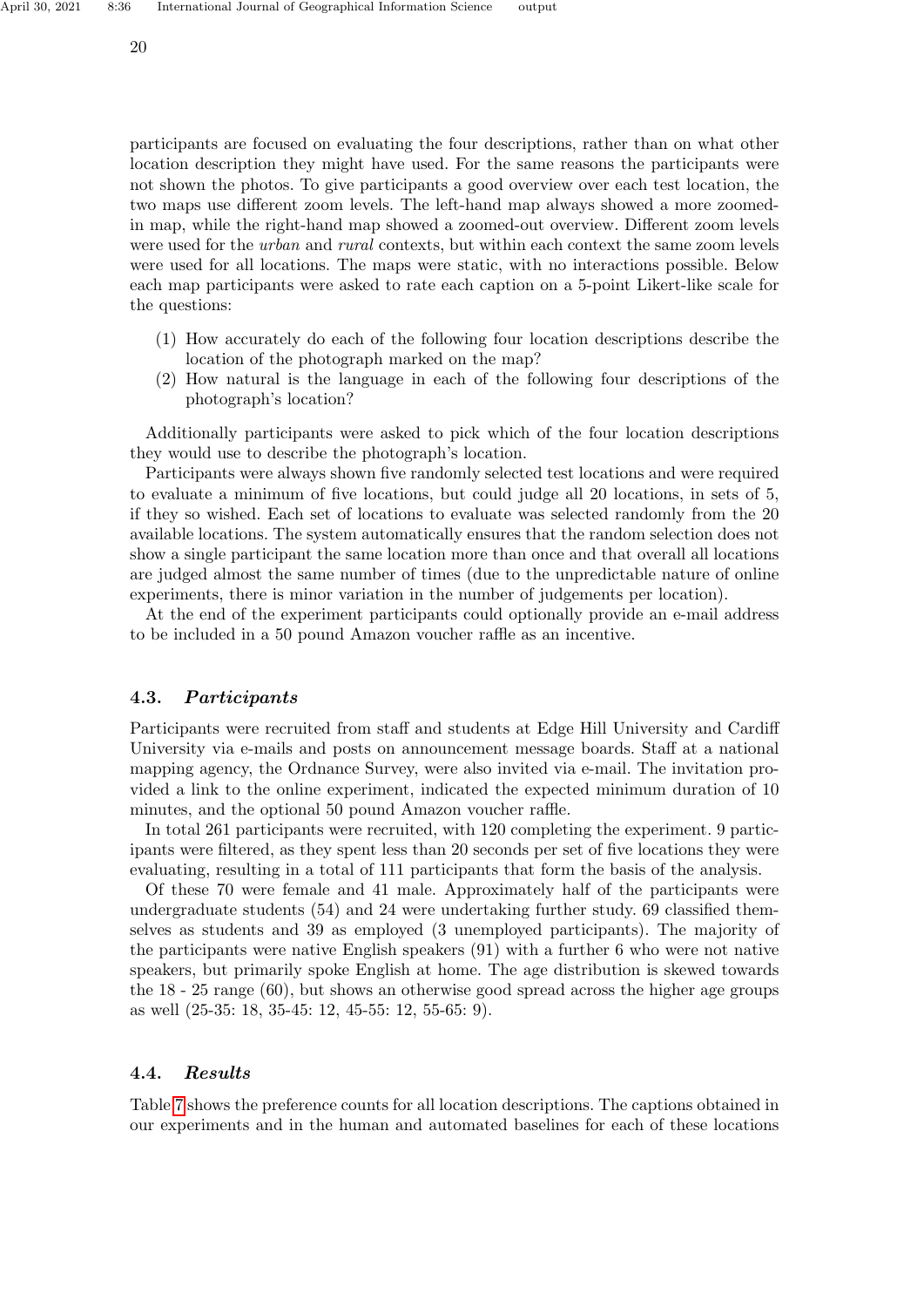<span id="page-20-0"></span>Table 7. Preference Counts for each of the 20 evaluation locations.  $\#$  is the location identifier. 'Human' and 'Baseline' refer to the manually and automatically generated captions in Flickr (for FR locations) and Geograph (for GR locations). The variation in the total number of judgements is due to the crowdsourcing nature of the experiment and the participant filtering process. The final row shows the number of locations for which the approach is clearly preferred, defined as where the description with the highest number of preferences has at least three more votes than any other description. Fractions do not always add up to 1 due to rounding errors.

| $_{\rm \#}$     | Toponym-driven | Human    | Preposition-driven | <b>Baseline</b>         | Total |
|-----------------|----------------|----------|--------------------|-------------------------|-------|
| FR1             | 15(.38)        | 4(.1)    | 16(0.41)           | 4(.1)                   | 39    |
| FR2             | 4(.11)         | 12(.32)  | 17(0.46)           | 4(.11)                  | 37    |
| FR3             | 25(.63)        | 1(.03)   | 13(.33)            | (.03)<br>$\mathbf{1}$   | 40    |
| FR4             | 15(.38)        | 6(.15)   | 16(0.41)           | (.05)<br>$\overline{2}$ | 39    |
| FR5             | 9(.24)         | 2(.05)   | 25 (.66)           | 2(.05)                  | 38    |
| FU1             | 20(.54)        | 3(.08)   | 11(.3)             | 3(.08)                  | 37    |
| FU2             | 14 (.38)       | 9(.24)   | 11(.3)             | 3(.08)                  | 37    |
| FU <sub>3</sub> | 19(.51)        | 6(.16)   | 7(0.19)            | 5(.14)                  | 37    |
| FU <sub>4</sub> | 7(.18)         | 22(.56)  | 9(.23)             | 1(.03)                  | 39    |
| FU5             | 16(0.43)       | 12(.32)  | 9(.24)             | 0(0)                    | 37    |
| GR1             | 21(.58)        | 5(0.14)  | 5(0.14)            | 5(0.14)                 | 36    |
| $_{\rm GR2}$    | 14(.38)        | 3(.08)   | 16 (.43)           | (.11)<br>4              | 37    |
| $_{\rm GR3}$    | 11(.31)        | 5(.14)   | 14(.39)            | 6(0.17)                 | 36    |
| GR4             | 21(.53)        | 9(.23)   | 7(.18)             | (.08)<br>3              | 40    |
| $_{\rm GR5}$    | 12(.3)         | 6(.15)   | 19 (.48)           | 3(.08)                  | 40    |
| GU1             | 10(.27)        | 27(.69)  | 2(.05)             | 0(0)                    | 39    |
| $\mathrm{GU}2$  | 16(.42)        | 4(.11)   | 17(0.45)           | 1(.03)                  | 38    |
| $\rm GU3$       | 19 (.56)       | 13(0.38) | 2(.06)             | 0(0)                    | 34    |
| GU4             | 10(.24)        | 13(0.32) | 16(.39)            | 2(.05)                  | 41    |
| GU <sub>5</sub> | 15(0.38)       | 14 (.36) | 9(.23)             | 1(.3)                   | 39    |
| Pref            | 8(.53)         | 2(.13)   | 5(.33)             | 0(0)                    | 15    |

are given in Tables 5 and 6. The results are in-line with previous studies on spatial languages, showing a large amount of variation between participants' spatial language preferences [\(Fisher and Orf](#page-24-5) [\(1991\)](#page-24-5), [Robinson](#page-26-10) [\(2000\)](#page-26-10), [Worboys](#page-27-0) [\(2001\)](#page-27-0), [Schockaert](#page-26-11) et al. [\(2008\)](#page-26-11)), and that almost any location description will be preferred by somebody. Only for three locations (FU5, GU1  $\&$  GU3) is there a location description that no participant preferred. At the same time for three-quarters of the locations there is a preference[1](#page-20-1) for one location description over the others. Of these 15 locations with a preference, for eight locations the toponym-driven location description is preferred, for five it is the preposition-driven, and for two the human location description. For no location is the automatic baseline of either Flickr or Geograph preferred. Together with the results from the naturalness evaluation (Table [8\)](#page-21-0) this validates our hypothesis H1 that the focus on toponyms will lead to an improved caption quality. An example that illustrates strong preference for the toponym-driven caption over the preposition-driven caption is location FU3 in which the caption for the toponym-driven method is Next to Mermaid Quay on the Roald Dahl Plass in Cardiff while the caption for the preposition-driven method is At Demiro's in Cardiff, Great Britain, in which it appears that participants might have found reference to the local landmarks of Mermaid Quay and Roald Dahl Plass preferable to simply Demiro's. Note that the values reported in Tables 8 and 9 are the median and, in square brackets, modal values of the 5-point Likert scale scores (in which 5 is a high score while 1 is low), along with inter-quartile ranges and counts respectively.

<span id="page-20-1"></span><sup>1</sup>We define a preference as where the most popular description has at least three more votes than any other.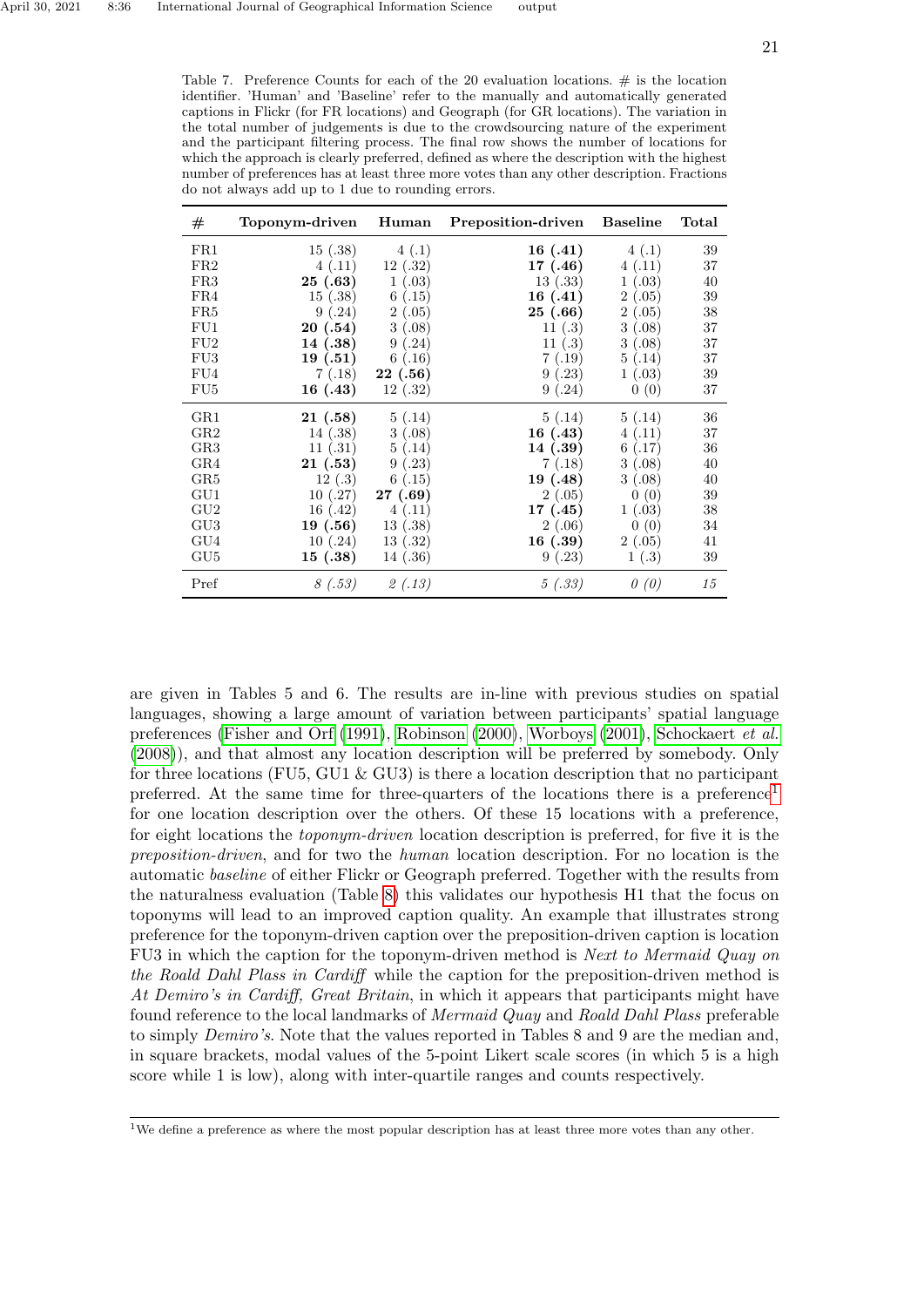| $^{\#}$         | Toponym-driven             | Human                   | Preposition-driven         | <b>Baseline</b>            |
|-----------------|----------------------------|-------------------------|----------------------------|----------------------------|
| FR1             | 4.0 $(1.0)$ [4 $(18)$ ]    | 5.0 $(1.5)$ [5 $(20)$ ] | 4.0(2.0)[5(14)]            | 3.0(2.0)[3(14)]            |
| FR2             | 4.0 $(2.0)$ [5 $(14)$ ]    | 4.0 $(1.0)$ [4 $(17)$ ] | 4.0 $(2.0)$ [4 $(13)$ ]    | $3.0(1.0)$ $ 3(12) $       |
| FR3             | 4.5 $(1.0)$ [5 $(20)$ ]    | 4.0 $(2.0)$ [5 $(15)$ ] | 4.0 $(1.0)$ [4 $(17)$ ]    | 4.0 $(1.25)$ [4 $(13)$ ]   |
| FR4             | 5.0 $(1.0)$ [5 $(20)$ ]    | 4.0(2.0)[5(19)]         | $4.0(2.0)$ [3 (15)]        | 4.0 $(3.0)$ [5 $(12)$ ]    |
| FR5             | 4.0 $(1.0)$ [4 $(18)$ ]    | 4.0 $(2.0)$ [5 $(15)$ ] | 4.0 $(2.0)$ [5 $(18)$ ]    | 3.0(1.0)[3(11)]            |
| FU1             | 4.0 $(1.0)$ [4 $(16)$ ]    | 4.0 $(2.0)$ [5 $(16)$ ] | 4.0 $(1.0)$ [3 $(12)$ ]    | 4.0 $(1.0)$ [4 $(12)$ ]    |
| FU2             | 4.0(2.0)[4(14)]            | 5.0 $(1.0)$ [5 $(20)$ ] | 4.0 $(1.0)$ [4 $(16)$ ]    | 3.0(1.0)[3(12)]            |
| FU <sub>3</sub> | 5.0 $(1.0)$ [5 $(21)$ ]    | 4.0(2.0)[5(17)]         | $4.0$ $(2.0)$ $[5$ $(13)]$ | 4.0 $(2.0)$ [4 $(13)$ ]    |
| FU4             | 3.0(2.0)[2(12)]            | 5.0 $(1.0)$ [5 $(26)$ ] | 4.0 $(2.0)$ [4 $(12)$ ]    | $3.0$ $(2.0)$ $[3 \ (10)]$ |
| FU <sub>5</sub> | $4.0$ $(2.0)$ $[5$ $(12)]$ | 5.0 $(1.0)$ [5 $(21)$ ] | 3.0(3.0)[3(12)]            | 4.0(1.0)[4(16)]            |
| GR1             | 4.0 $(2.0)$ [5 $(14)$ ]    | 4.5 $(1.0)$ [5 $(18)$ ] | 3.0(1.25)[3(16)]           | 3.0(1.5)[3(11)]            |
| $_{\rm GR2}$    | 4.0 $(1.0)$ [5 $(15)$ ]    | 5.0 $(1.0)$ [5 $(19)$ ] | 4.0 $(2.0)$ [4 $(14)$ ]    | 4.0 $(1.0)$ [4 $(14)$ ]    |
| $_{\rm GR3}$    | 4.0 $(2.0)$ [4 $(11)$ ]    | 5.0 $(2.0)$ [5 $(19)$ ] | 4.0 $(2.0)$ [5 $(15)$ ]    | 4.0 $(2.0)$ [4 $(13)$ ]    |
| GR4             | 4.0 $(1.0)$ [5 $(19)$ ]    | $3.5(2.0)$ [4 (11)]     | 4.0 $(2.0)$ [5 $(17)$ ]    | 4.0 $(1.25)$ [3 $(13)$ ]   |
| GR5             | 4.0 $(2.25)$ [5 $(13)$ ]   | 4.0 $(2.0)$ [5 $(17)$ ] | $3.0$ $(2.0)$ $[3$ $(13)]$ | 4.0 $(1.0)$ [4 $(19)$ ]    |
| GU1             | 4.0 $(1.0)$ [4 $(15)$ ]    | 5.0 $(1.0)$ [5 $(28)$ ] | 3.0(1.5)[3(13)]            | 3.0(1.5)[4(12)]            |
| GU2             | 5.0 $(1.0)$ [5 $(23)$ ]    | 4.0 $(1.0)$ [4 $(17)$ ] | 4.0 $(2.0)$ [5 $(16)$ ]    | 2.5(1.75)[2(14)]           |
| GU <sub>3</sub> | 4.0 $(1.75)$ [4 $(14)$ ]   | 5.0 $(1.0)$ [5 $(23)$ ] | $3.0$ $(2.0)$ $[3$ $(11)]$ | 3.0(1.0)[2(12)]            |
| GU4             | 4.0 $(1.0)$ [4 $(19)$ ]    | 5.0 $(1.0)$ [5 $(21)$ ] | 4.0 $(1.0)$ [4 $(18)$ ]    | $3.0$ $(2.0)$ $[3 \ (16)]$ |
| GU5             | 5.0 $(1.0)$ [5 $(22)$ ]    | 4.0 $(1.0)$ [5 $(18)$ ] | 3.0(1.0)[3(12)]            | 3.0(2.0)[3(14)]            |
| Highest         | 10                         | 14                      | 4                          | 3                          |

<span id="page-21-0"></span>Table 8. Naturalness results for the evaluation location descriptions. The results are reported 'median (inter-quartile-range) [mode (count)]'. The values range from 1 - lowest score to 5 - highest rating. Values in bold indicate the highest rating for that location. The final row shows the number of location descriptions for which the approach has the highest median score.

Notably the novel toponym-driven algorithm generates location descriptions that are regarded as more natural than those produced by the preposition-driven algorithm. As Table [8](#page-21-0) shows, ten of the *toponym-driven* location descriptions receive the highest naturalness scores, while for the *preposition-driven* algorithm it is only four. At the same time naturalness is one area where the *human* location descriptions still outperform all other approaches, with 14 location descriptions receiving the highest ratings. It may be noted that while in Hall *[et al.](#page-25-10)* [\(2015\)](#page-25-10) the *preposition-driven* algorithm generated location descriptions that were evaluated as weaker than the human location descriptions, in this experiment the *preposition-driven* algorithm outperforms the human baseline used here with regard to people's preferences (as does the toponym-driven algorithm). It should also be remarked that the evaluation presented here used location descriptions written by the photographers for the purpose of captioning. They thus provide a more realistic comparison than the bespoke, spatial-language-focused baseline captions that were created specifically for and used in the evaluation of Hall [et al.](#page-25-10) [\(2015\)](#page-25-10).

The evaluation also validates our second hypothesis H2 that humans prefer more detailed location descriptions. Overall for 17 of the 20 locations the preference is for one or other of the toponym-driven and preposition-driven automatic location descriptions, which are uniformly longer and more detailed than the *human* ones. Examples that illustrate this preference are provided for location descriptions FR1 and GR5. In FR1 the toponym and preposition driven captions are Near Guiting Power in Cotswold, England and Near Guiting Power in The Cotswolds, Gloucestershire, Great Britain, while the human-subject created caption is *Near Guiting Power*. In GR5 the toponym and preposition driven captions are Near Chedworth in Cotswold, England and Near Chedworth in The Cotswolds, Gloucestershire, Great Britain while the human-subect caption is simply Near Chedworth. For both locations one or both of the automated location descriptions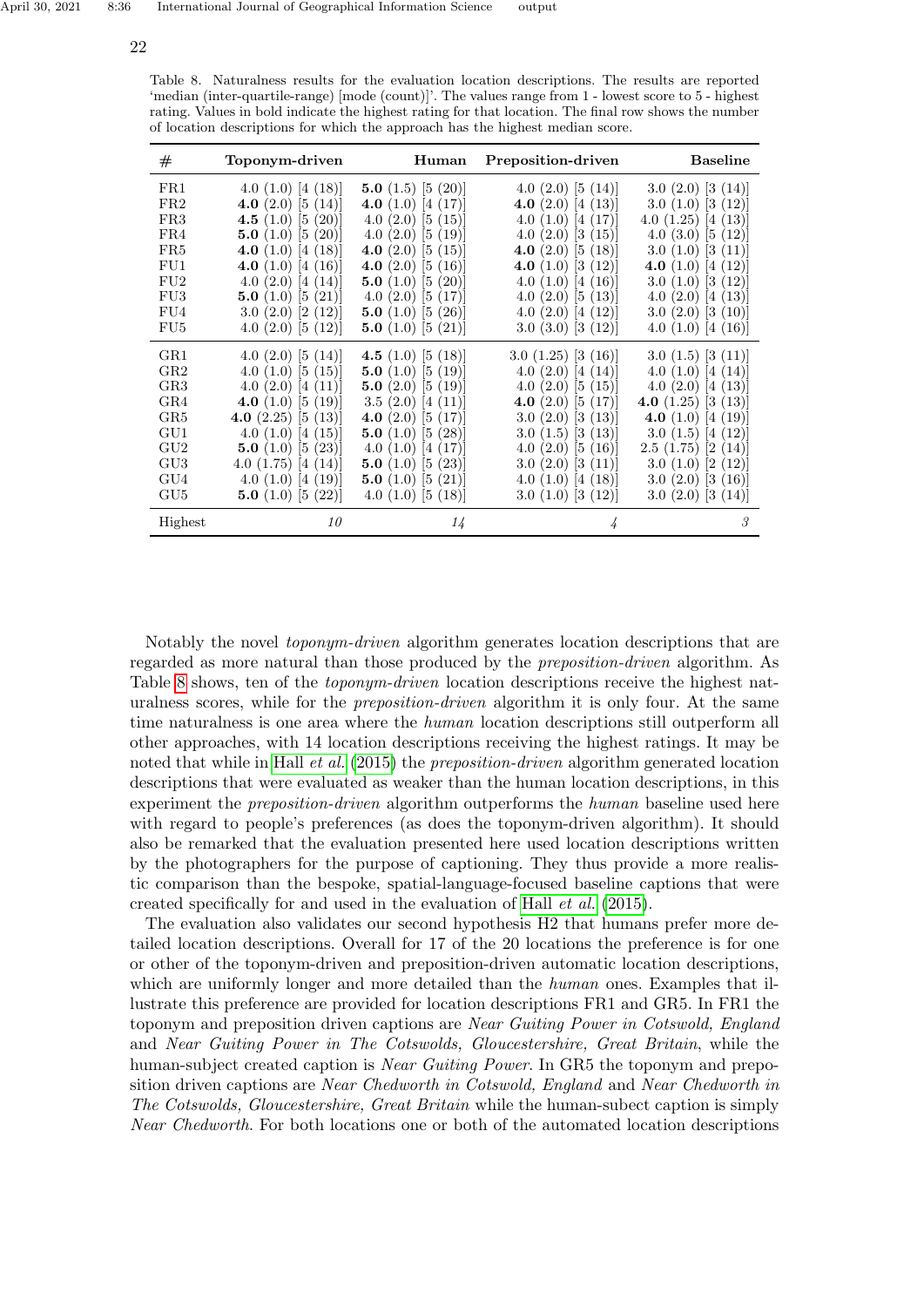April 30, 2021 8:36 International Journal of Geographical Information Science output

have the same proximal toponym and preposition as the human location description, thus the preference for the automated location descriptions can be attributed to the additional containment detail. While we can only speculate on the reason the human location descriptions are shorter, we believe this might be due to the trade-off between effort needed to write the location descriptions and the minimum level of detail that is required.

Notably, there is uncertainty in these the results about what is the appropriate level of detail in the containment hierarchy. The extra detail compared to the human location descriptions is preferred, but the optimal level of detail is unclear. As described earlier the toponym-driven algorithm applies strong filtering heuristics to the captions and thus always produces containment hierarchies that are shorter than the preposition-driven ones. In FR1 and FR4 there is a minimal preference for the preposition-driven location description (one extra preference each), but the toponym-driven location description is seen as more natural. For GR5 there is a clear preference for the preposition-driven algorithm, but rather than the additional detail this might be due to the less natural sounding 'Cotswold' in the *toponym-driven* location description, compared with 'The Cotswolds' in the preposition-driven location description (note that Cotswold and The Cotswolds are different areas, both present in OSM). This interpretation is supported by GU5, where the additional detail in the preposition-driven location description is not preferred, possibly because London on its own is such a strong reference point. Clearly more study is needed here to identify exactly what level of detail is required in what context.

Exceptions to the preference for the two automatically generated location descriptions are captions FU4 and GU1. In the case of FU4 it seems that considering the prominence of the proximal toponym (Edinburgh Castle), the automatic choice of containment toponym (City Centre & Leith) creates an unnatural sounding caption, as is also apparent from the naturalness scores (Table [8\)](#page-21-0). For GU1 the toponym used in the human location description (Parade Ground) is a vernacular name that does not exist in the gazetteer, resulting in poorer quality automatically generated location descriptions. Adding vernacular toponyms to the gazetteer should thus be a focus for future work.

The results also provide some insight into what makes a location description 'natural'. In GU2 and GU5 the toponym-driven and human location descriptions are almost exactly the same, except that the *toponym-driven* location description uses 'in', rather than ','. The use of 'in' leads to a higher naturalness score in both cases, again making it likely that the use of ',' in the human location descriptions is primarily due to reduced time effort it needs, rather than a preference.

The evaluation also assessed the accuracy of the location descriptions and as Table [9](#page-23-0) shows, both the two automatic algorithms and the human baseline perform very well. For the toponym-driven location descriptions the only exception is FR2. For that location, the larger size of 'Ladybower Reservoir' and its proximity to a major tourist route through the Peak District leads to a significantly higher Flickr salience score than for 'Derwent Reservoir'. This higher Flickr salience outweighs the fact that the photo location is significantly closer to 'Derwent Reservoir'. Potentially it is necessary to modify how the Flickr salience is calculated for very large features to compensate for this, something that also needs to be considered for future work.

Additionally, the preposition-driven location descriptions are judged to be more accurate for 7 of the test locations, while the toponym-driven algorithm only outperforms the preposition-driven descriptions in 4 cases. As the location descriptions in Table [6](#page-18-0) show, the preposition-driven location descriptions always end with 'Great Britain'. Whether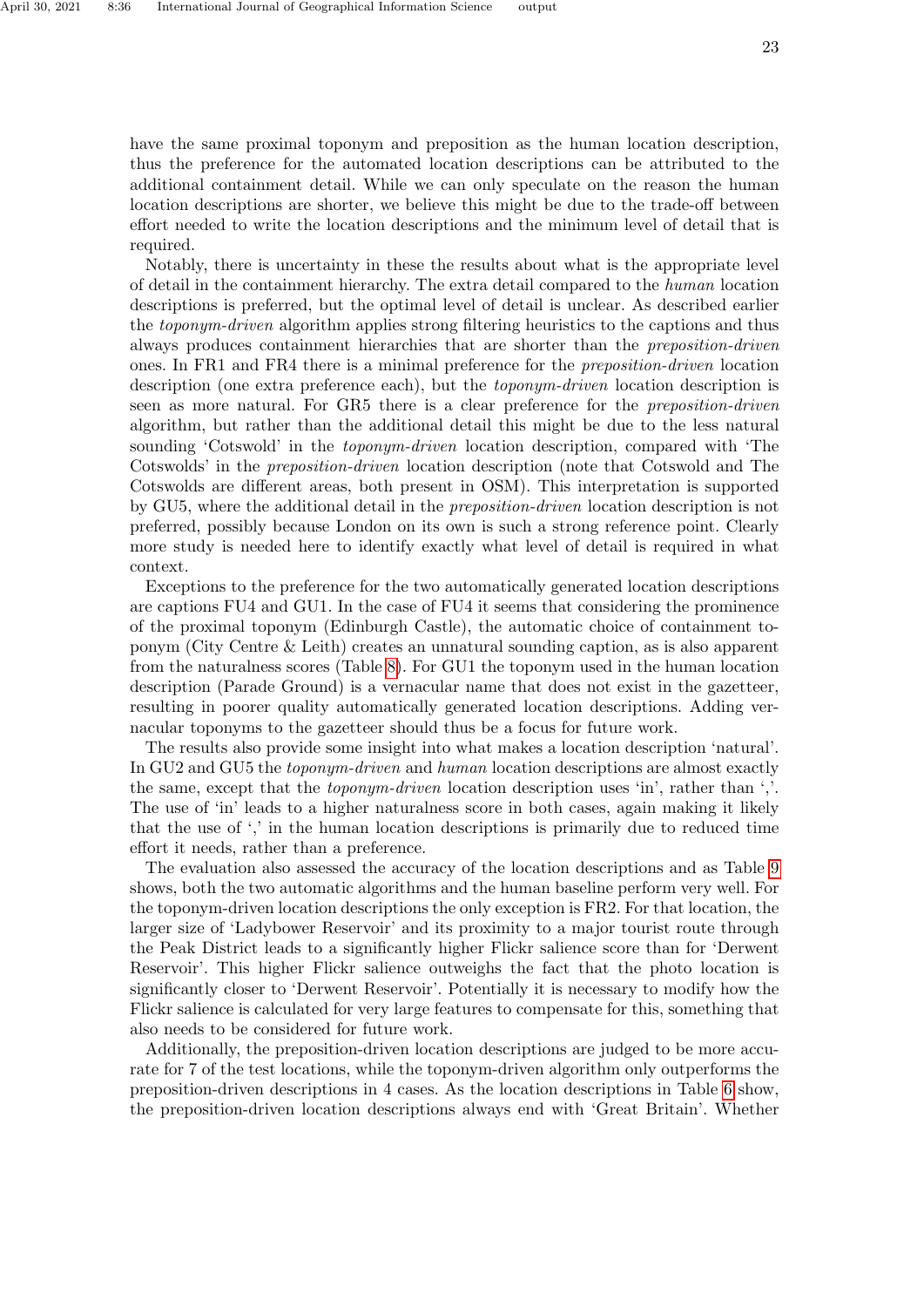| #               | Toponym-driven          | Human                       | Preposition-driven         | <b>Baseline</b>             |
|-----------------|-------------------------|-----------------------------|----------------------------|-----------------------------|
| FR1             | 5.0 $(1.0)$ [5 $(20)$ ] | 4.0 $(2.0)$ [5 $(14)$ ]     | 5.0 $(1.0)$ [5 $(22)$ ]    | 4.0 $(1.0)$ [4 $(16)$ ]     |
| FR2             | 3.0(1.0)[3(12)]         | 4.0 $(2.0)$ [5 $(13)$ ]     | 4.0 $(1.0)$ [4 $(16)$ ]    | 3.0(1.0)[2(13)]             |
| FR3             | 5.0 $(1.0)$ [5 $(25)$ ] | 2.5(1.0)[2(14)]             | 4.0 $(1.0)$ [4 $(19)$ ]    | $2.0$ $(1.25)$ $[2 \ (15)]$ |
| FR4             | 4.0(1.0)[5(19)]         | 3.0(1.0)[3(15)]             | 5.0 $(1.0)$ [5 $(21)$ ]    | $3.0$ $(2.0)$ $[3$ $(14)]$  |
| FR5             | 4.0 $(2.0)$ [4 $(15)$ ] | $3.0$ $(2.0)$ $[3$ $(13)]$  | 5.0 $(1.0)$ [5 $(25)$ ]    | $2.0$ $(1.75)$ $[2$ $(13)]$ |
| FU1             | 5.0 $(1.0)$ [5 $(23)$ ] | 3.0(2.0)[2(10)]             | 5.0 $(1.0)$ [5 $(21)$ ]    | $2.0$ $(3.0)$ $[1 \ (11)]$  |
| FU2             | 5.0 $(1.0)$ [5 $(25)$ ] | 4.0 $(2.0)$ [5 $(17)$ ]     | 4.0 $(1.0)$ [4 $(17)$ ]    | 3.0(2.0)[2(13)]             |
| FU <sub>3</sub> | 4.0 $(1.0)$ [5 $(17)$ ] | 4.0 $(1.0)$ [4 $(13)$ ]     | 4.0 $(2.0)$ [4 $(13)$ ]    | 4.0 $(2.0)$ [4 $(14)$ ]     |
| FU4             | 4.0 $(2.0)$ [4 $(14)$ ] | 5.0 $(1.0)$ [5 $(24)$ ]     | 5.0 $(2.0)$ [5 $(20)$ ]    | $2.0$ $(2.0)$ $[1 (14)]$    |
| FU <sub>5</sub> | 5.0 $(0.0)$ [5 $(29)$ ] | 4.0 $(2.0)$ [4 $(15)$ ]     | 5.0 $(0.0)$ [5 $(28)$ ]    | $3.0$ $(2.0)$ $[3$ $(13)]$  |
| GR1             | 5.0 $(1.0)$ [5 $(19)$ ] | 4.0 $(1.0)$ [4 $(14)$ ]     | 3.0(1.0)[3(15)]            | 3.0(2.0)[2(13)]             |
| $_{\rm GR2}$    | 4.0 $(1.0)$ [4 $(19)$ ] | 4.0 $(1.0)$ [4 $(16)$ ]     | 4.0 $(1.0)$ [4 $(18)$ ]    | $3.0(2.0)$ $[2(11)]$        |
| GR <sub>3</sub> | 4.0(1.0)[5(16)]         | $3.0$ $(2.25)$ $[2 (9)]$    | 5.0 $(1.0)$ [5 $(23)$ ]    | 4.0(2.0)[4(12)]             |
| GR4             | 4.0 $(1.0)$ [4 $(18)$ ] | 3.0(1.0)[3(16)]             | <b>4.0</b> (1.25) [3 (16)] | 3.0(1.25)[2(14)]            |
| GR5             | 4.0 $(1.0)$ [4 $(14)$ ] | $3.0$ $(2.0)$ $[3$ $(14)]$  | <b>4.0</b> (1.25) [5 (19)] | 4.0 $(0.25)$ [4 $(21)$ ]    |
| GU1             | 4.0(1.0)[4(22)]         | 5.0 $(1.0)$ [5 $(28)$ ]     | 3.0 $(2.5)$ [1 $(10)$ ]    | $3.0$ $(2.0)$ $[3$ $(13)]$  |
| GU2             | 4.0 $(1.0)$ [5 $(17)$ ] | 4.0 $(1.0)$ [4 $(18)$ ]     | 5.0 $(1.0)$ [5 $(26)$ ]    | $2.0$ $(2.0)$ $[2$ $(15)]$  |
| GU <sub>3</sub> | 5.0 $(1.0)$ [5 $(21)$ ] | $4.5$ $(1.75)$ $[5$ $(17)]$ | 3.0(2.0)[3(9)]             | 2.0(1.75)[1(16)]            |
| GU4             | 4.0 $(1.0)$ [4 $(19)$ ] | 4.0 $(2.0)$ [4 $(16)$ ]     | 5.0 $(1.0)$ [5 $(24)$ ]    | $3.0$ $(2.0)$ $[2$ $(13)]$  |
| GU5             | 5.0 $(1.0)$ [5 $(22)$ ] | 5.0 $(1.0)$ [5 $(24)$ ]     | 5.0 $(0.0)$ [5 $(30)$ ]    | $2.0$ $(2.0)$ $[2$ $(13)]$  |
| Highest         | 12                      | 6                           | 15                         | $\mathcal I$                |

<span id="page-23-0"></span>Table 9. Accuracy results for the evaluation location descriptions. The results are reported as 'median (inter-quartile-range) [mode (count)]'. The values range from 1, the lowest score, to 5 the highest. Values in bold indicate the highest rating for that location. The final row shows the number of location descriptions for which the approach has the highest median score.

this is sufficient to account for the differences remains for future work.

# 5. Conclusions

Location descriptions are used to provide geographic context in a range of scenarios, from photo sharing to social media or travel sites. The work presented here shows that it is possible to fully automatically generate complex, natural-sounding location descriptions that largely outperform current methods and are preferred by users. In particular our novel *toponym-driven* algorithm creates highly natural sounding location descriptions that balance accuracy, detail, and naturalness and are consistently preferred to the automatic methods currently in use on sites such as Flickr and Geograph. Our algorithm also produces an intermediate, relatively language-neutral representation of the location description, that will in future work allow us to generate location descriptions in other languages.

The evaluation results support our second hypothesis that people prefer location descriptions with more detail. At the same time there remains an open question about the appropriate level of detail, particularly when generating containment hierarchies. How many levels it should have, how the actual toponyms in the containment hierarchy influence the number of levels, and whether there is a context factor at work all need to be the subject of further study.

One limitation of our algorithm is that the salience calculation depends heavily on data taken from Flickr. This obviously biases our algorithm's view of "salience" towards that held by the kind of people who make their photographs available on Flickr. However, since the aim in the current study is to create location descriptions for photographs, we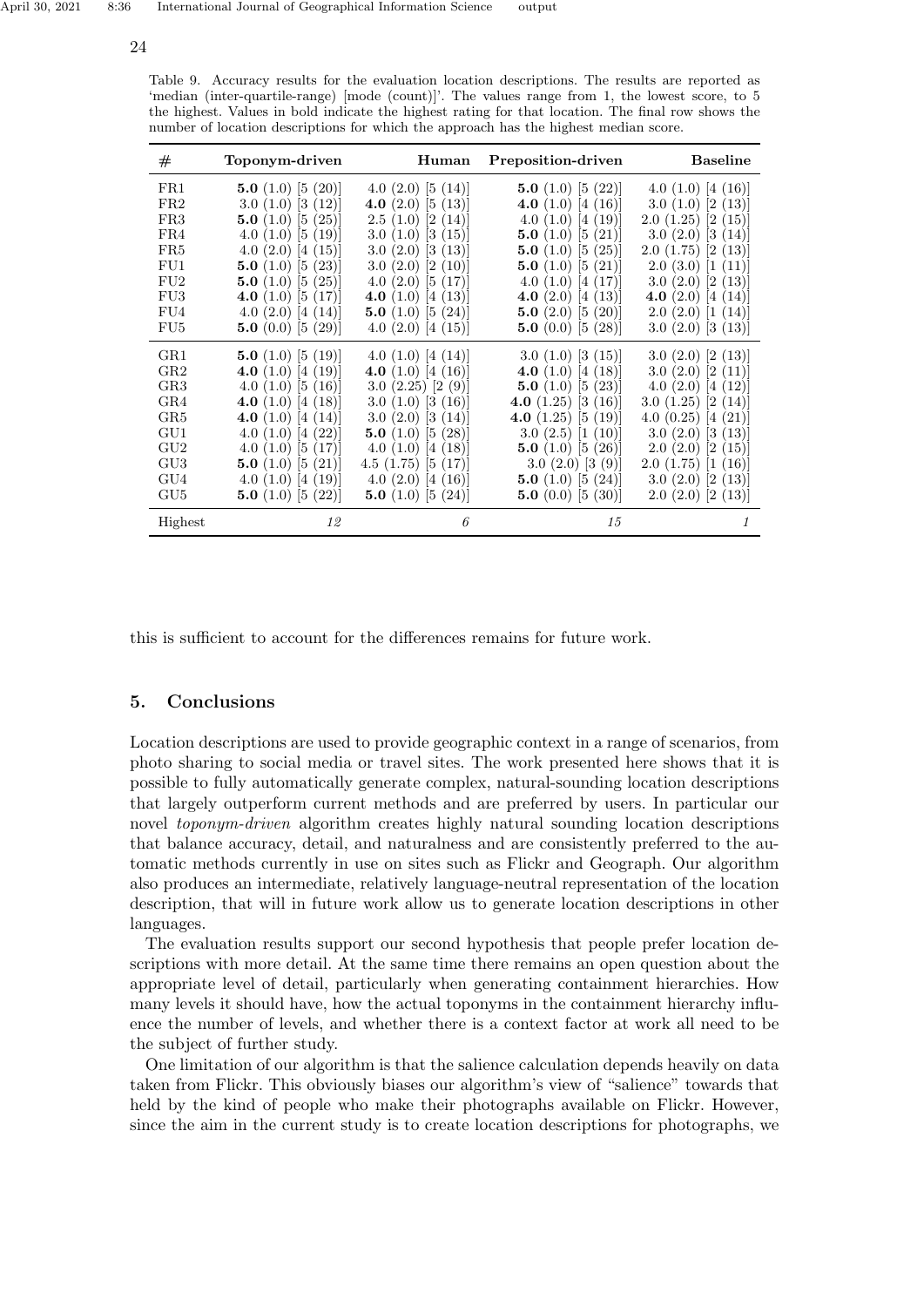believe that this bias has no negative impact. If the algorithm were to be used to generate location descriptions for other contexts, then this would have to be revisited.

With regard to future work, the evaluation suggests that the inclusion of vernacular place names could improve the perceived caption quality. Enriching gazetteers with ver-nacular place names is not a new goal (e.g. [Jones](#page-25-17) *et al.* [\(2008\)](#page-25-17), [Twaroch](#page-26-12) *et al.* [\(2008a,](#page-26-12)[b,](#page-26-13) [2019\)](#page-26-14), [Schockaert](#page-26-15) [\(2011\)](#page-26-15), [Vasardani](#page-26-16) et al. [\(2013\)](#page-26-16), [Cunha and Martins](#page-24-6) [\(2014\)](#page-24-6)), but it appears reasonable to suppose that their presence might be expected to improve the naturalness of automatically generated location descriptions.

The methods that we have used here can be regarded as limited by the fact that they only use the location of the photo in combination with associated geo-data. It can be envisaged that richer descriptions of the field of view of the camera could be produced by making use of directional meta-data obtained from the camera, while information about the subject of the photo could be obtained with the application of computer vision methods to identify features in the photo image.

Finally, our algorithm makes use of heuristics and empirically determined limits. Further work is needed to investigate whether and how these need to be adapted in order for the algorithm to be used in other contexts and languages.

#### 5.1. Data and codes availability statement

The data and codes that support the findings of this study are available with the identifier <https://doi.org/10.21954/ou.rd.12876938.v1>.

### Acknowledgements

Some of the material here is based upon work supported originally by the European Community in the TRIPOD project (FP6 cr n◦045335).

# References

- <span id="page-24-4"></span>Beller, S., Bender, A., and Bannardo, G., 2005. Spatial frames of reference for temporal relations: A conceptual analysis in English, German, and Tongan. In: Proceedings of the Annual Meeting of the Cognitive Science Society, Vol. 27.
- <span id="page-24-2"></span>Collell, G., Gool, L.V., and Moens, M.F., 2018. Acquiring Common Sense Spatial Knowledge Through Implicit Spatial Templates. In: Thirty-Second AAAI Conference on Artificial Intelligence, Apr..
- <span id="page-24-0"></span>Coventry, K. and Garrod, S., 2004. Saying, seeing, and acting: The psychological semantics of spatial prepositions. Psychology Press.
- <span id="page-24-6"></span>Cunha, E. and Martins, B., 2014. Using one-class classifiers and multiple kernel learning for defining imprecise geographic regions. International Journal of Geographical Information Science, 28 (11), 2220–2241.
- <span id="page-24-3"></span>Dale, R. and Reiter, E., 1995. Computational Interpretations of the Gricean Maxims in the Generation of Referring Expressions. Cognitive Science, 19 (2), 233–263.
- <span id="page-24-1"></span>Dethlefs, N., et al., 2011. Generation of Adaptive Route Descriptions in Urban Environments. Spatial Cognition & Computation, 11 (2), 153–177.
- <span id="page-24-5"></span>Fisher, P.F. and Orf, T.M., 1991. An investigation of the meaning of near and close on a university campus. Computers, Environment and Urban Systems, 15 (1-2), 23–35.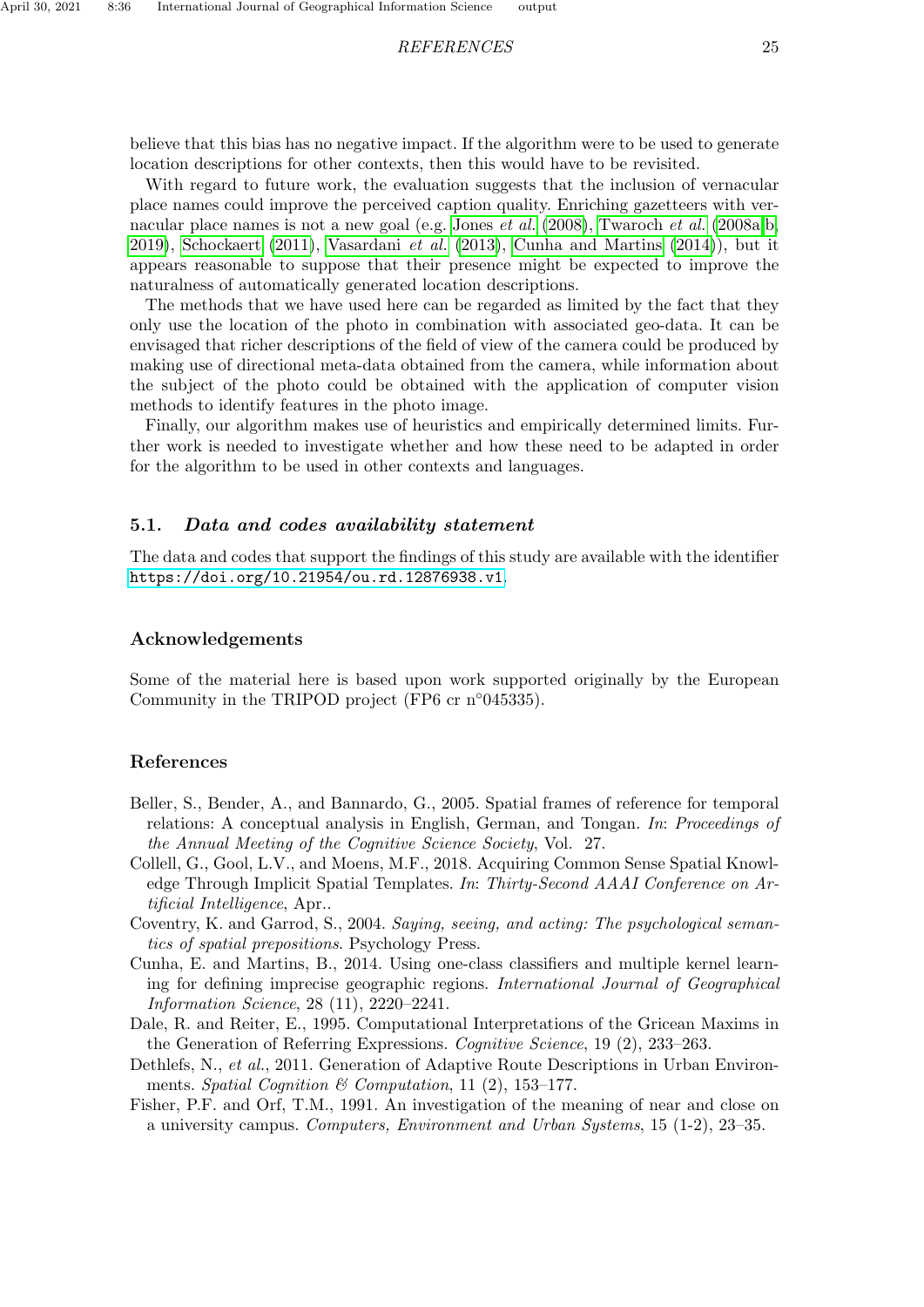- <span id="page-25-6"></span>Gapp, K., 1995. Angle, distance, shape and their relationship to projective relations. In: Proceedings of the 17th Annual Conference of the Cognitive Science Society Psychology Press, 112–117.
- <span id="page-25-14"></span>Golledge, R., 1993. Chapter 2 Geographical Perspectives on Spatial Cognition. In: T. Gärling and R. Golledge, eds. Behavior and Environment: Psychological and Geographical Approaches Elsevier Science Publishers B.V.
- <span id="page-25-16"></span>Grabowski, J. and Miller, G., 2000. Factors Affecting the Use of Dimensional Prepositions in German and American English: Object Orientation, Social Context, and Prepositional Pattern. Journal of Psycholinguistic Research, 29 (5), 517–553.
- <span id="page-25-3"></span>Hall, M.M., Smart, P., and Jones, C.B., 2011. Interpreting Spatial Language in Image Captions. Cognitive Processing, 12 (1), 67–94.
- <span id="page-25-10"></span>Hall, M.M., Jones, C.B., and Smart, P., 2015. Spatial Natural Language Generation for Location Description in Photo Captions. In: S.I. Fabrikant, M. Raubal, M. Bertolotto, C. Davies, S. Freundschuh and S. Bell, eds. Spatial Information Theory., Vol. 9368 of Lecture Notes in Computer Science Springer International Publishing, 196–223.
- <span id="page-25-4"></span>Herskovits, A., 1985. Semantics and pragmatics of locative expressions. Cognitive Science: A Multidisciplinary Journal, 9 (3), 341–378.
- <span id="page-25-0"></span>Herskovits, A., 1986. Language and Spatial Cognition: An Interdisciplinary Study of Prepositions in English. Cambridge University Press.
- <span id="page-25-17"></span>Jones, C.B., et al., 2008. Modelling vague places with knowledge from the Web. Int. J. Geogr. Inf. Sci., 22 (10), 1045–1065.
- <span id="page-25-7"></span>Kelleher, J. and Costello, F., 2009. Applying computational models of spatial prepositions to visually situated dialog.. Computational Linguistics, 35 (2), 271–306.
- <span id="page-25-15"></span>Kelleher, J.D. and Kruijff, G.J.M., 2006. Incremental Generation of Spatial Referring Expressions in Situated Dialog. In: Proceedings of the 21st International Conference on Computational Linguistics and 44th Annual Meeting of the Association for Computational Linguistics, Jul.. Sydney, Australia: Association for Computational Linguistics, 1041–1048.
- <span id="page-25-11"></span>Krahmer, E. and Theune, M., 2002. Efficient context-sensitive generation of referring expressions. No. 143 Lecture Notes, In: K. van Deemter and R. Kibble, eds. Information Sharing: Reference and Presupposition in Language Generation and Interpretation, Center for the Study of Language and Information-Lecture Notes. CSLI Publications, 223–264.
- <span id="page-25-8"></span>Kunze, L., Burbridge, C., and Hawes, N., 2014. Bootstrapping Probabilistic Models of Qualitative Spatial Relations for Active Visual Object Search. In: AAAI Spring Symposium 2014 on Qualitative Representations for Robots, March, 24–26. Association for the Advancement of Artificial Intelligence.
- <span id="page-25-5"></span>Levinson, S., 2003. Space in language and cognition: Explorations in cognitive diversity. Cambridge: CUP.
- <span id="page-25-1"></span>Logan, G. and Sadler, D., 1996. A computational analysis of the apprehension of spatial relations. Language and space, 493–529.
- <span id="page-25-13"></span>Lynch, K., 1960. The Image Of The City. MIT Press.
- <span id="page-25-9"></span>Malinowski, M. and Fritz, M., 2015. A Pooling Approach to Modelling Spatial Relations for Image Retrieval and Annotation. arXiv:1411.5190 [cs] ArXiv: 1411.5190.
- <span id="page-25-2"></span>Mukerjee, A., *et al.*, 2000. Conceptual description of visual scenes from linguistic models. Image and Vision Computing, 18 (2), 173–187.
- <span id="page-25-12"></span>Raubal, M. and Winter, S., 2002. Enriching Wayfinding Instructions with Local Landmarks. In: International conference on geographic information science Springer, 243– 259.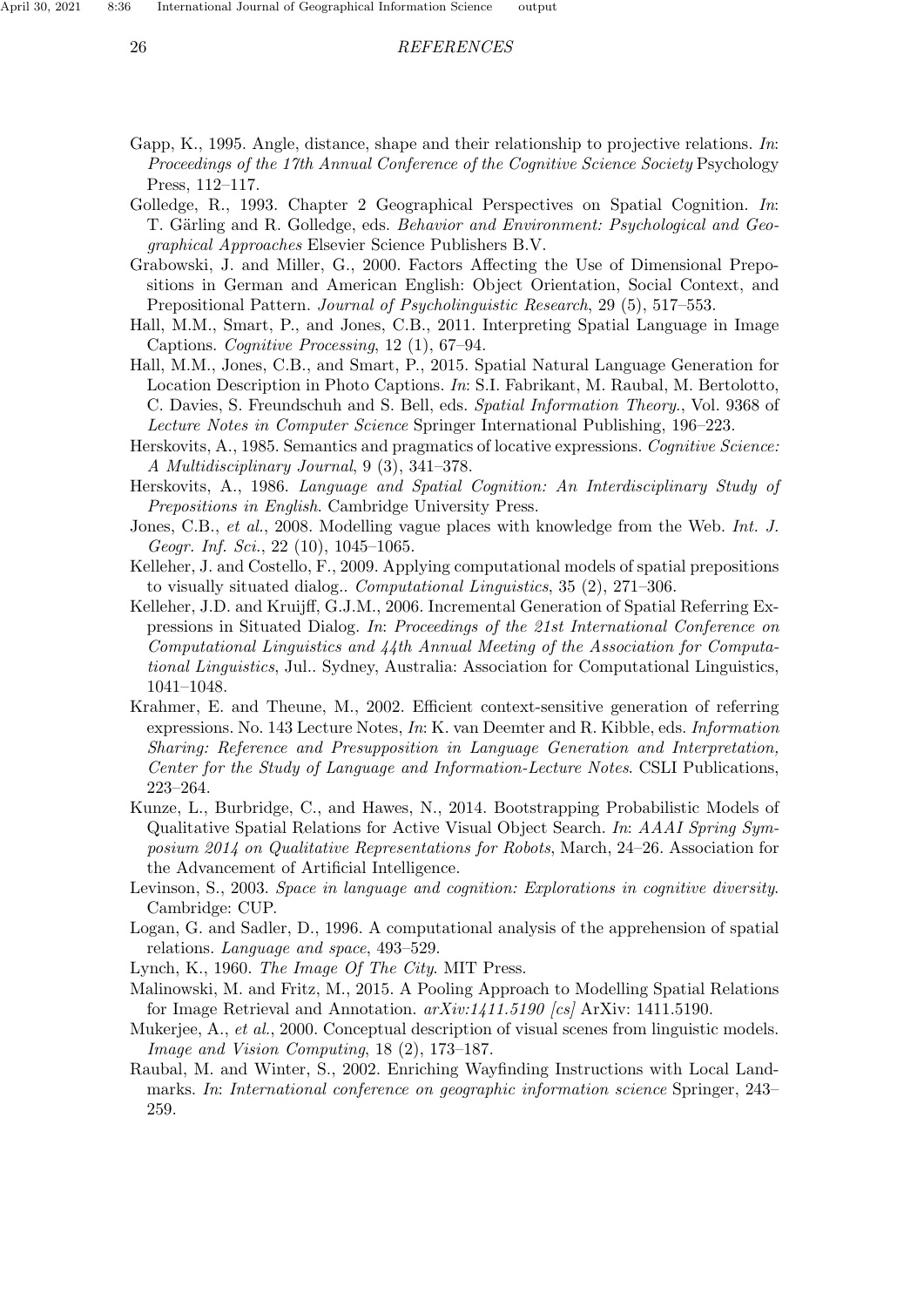- <span id="page-26-10"></span><span id="page-26-3"></span>Schirra, J., 1993. A contribution to reference semantics of spatial prepositions: The visualization problem and its solution in VITRA. The Semantics of prepositions: from mental processing to natural language processing, p. 471.
- <span id="page-26-11"></span>Schockaert, S., de Cock, M., and Kerre, E., 2008. Location Approximation for Local Search Services using Natural Language Hints. International Journal of Geographical Information Science, 22 (3), 315–336.
- <span id="page-26-15"></span>Schockaert, S., 2011. Vague Regions in Geographic Information Retrieval. SIGSPATIAL Special, 3 (2), 24–28.
- <span id="page-26-9"></span>Sorrows, M. and Hirtle, S., 1999. The Nature of Landmarks for Real and Electronic Spaces.. In: C. Freksa and D.M. Mark, eds. Spatial Information Theory.., Vol. 1661 of Lecture Notes in Computer Science Springer Science & Business Media, 37–50.
- <span id="page-26-8"></span>Spranger, M. and Pauw, S., 2012. Dealing with Perceptual Deviation: Vague Semantics for Spatial Language and Quantification. In: L. Steels and M. Hild, eds. Language Grounding in Robots. Boston, MA: Springer US, 173–192.
- <span id="page-26-6"></span>Spranger, M. and Steels, L., 2015. Co-Acquisition of Syntax and Semantics: An Investigation in Spatial Language. In: Proceedings of the 24th International Conference on Artificial Intelligence, IJCAI'15, Buenos Aires, Argentina AAAI Press, p. 1909–1915.
- <span id="page-26-7"></span>Spranger, M., Suchan, J., and Bhatt, M., 2016. Robust Natural Language Processing: Combining Reasoning, Cognitive Semantics, and Construction Grammar for Spatial Language. In: Proceedings of the Twenty-Fifth International Joint Conference on Artificial Intelligence, IJCAI'16 Event-place: New York, New York, USA AAAI Press, 2908–2914.
- <span id="page-26-2"></span>Stock, K. and Yousaf, J., 2018. Context-aware automated interpretation of elaborate natural language descriptions of location through learning from empirical data. International Journal of Geographical Information Science, 32 (6), 1087–1116.
- <span id="page-26-4"></span>Talmy, L., 1983. How Language Structures Space. In: H.L. Pick and L.P. Acredolo, eds. Spatial Orientation: Theory, Research, and Application. Boston, MA: Springer US, 225–282.
- <span id="page-26-0"></span>Talmy, L., 2000. Toward a Cognitive Semantics: Concept Structuring Systems. The MIT Press.
- <span id="page-26-5"></span>Tenbrink, T., 2011. Reference frames of space and time in language. Journal of Pragmatics, 43, 704–722.
- <span id="page-26-14"></span>Twaroch, F.A., et al., 2019. Investigating behavioural and computational approaches for defining imprecise regions. Spatial Cogn. Comput., 19 (2), 146–171.
- <span id="page-26-12"></span>Twaroch, F.A., Jones, C.B., and Abdelmoty, A.I., 2008a. Acquisition of a vernacular gazetteer from web sources. In: S. Boll, C.B. Jones, E. Kansa, P. Kishor, M. Naaman, R. Purves, A. Scharl and E. Wilde, eds. Proceedings of the First International Workshop on Location and the Web, LocWeb 2008, Beijing, China, April 22, 2008, Vol. 300 of ACM International Conference Proceeding Series ACM, 61–64.
- <span id="page-26-13"></span>Twaroch, F.A., Jones, C.B., and Abdelmoty, A.I., 2008b. Acquisition of Vernacular Place Names from Web Sources. In: I. King and R. Baeza-Yates, eds. Weaving Services and People on the World Wide Web Springer, 195–214.
- <span id="page-26-1"></span>Tyler, A. and Evans, V., 2003. The Semantics of English Prepositions: Spatial Scenes, Embodied Meaning, and Cognition. Cambridge University Press.
- <span id="page-26-16"></span>Vasardani, M., Winter, S., and Richter, K.F., 2013. Locating place names from place descriptions. International Journal of Geographical Information Science, 27 (12), 2509– 2532.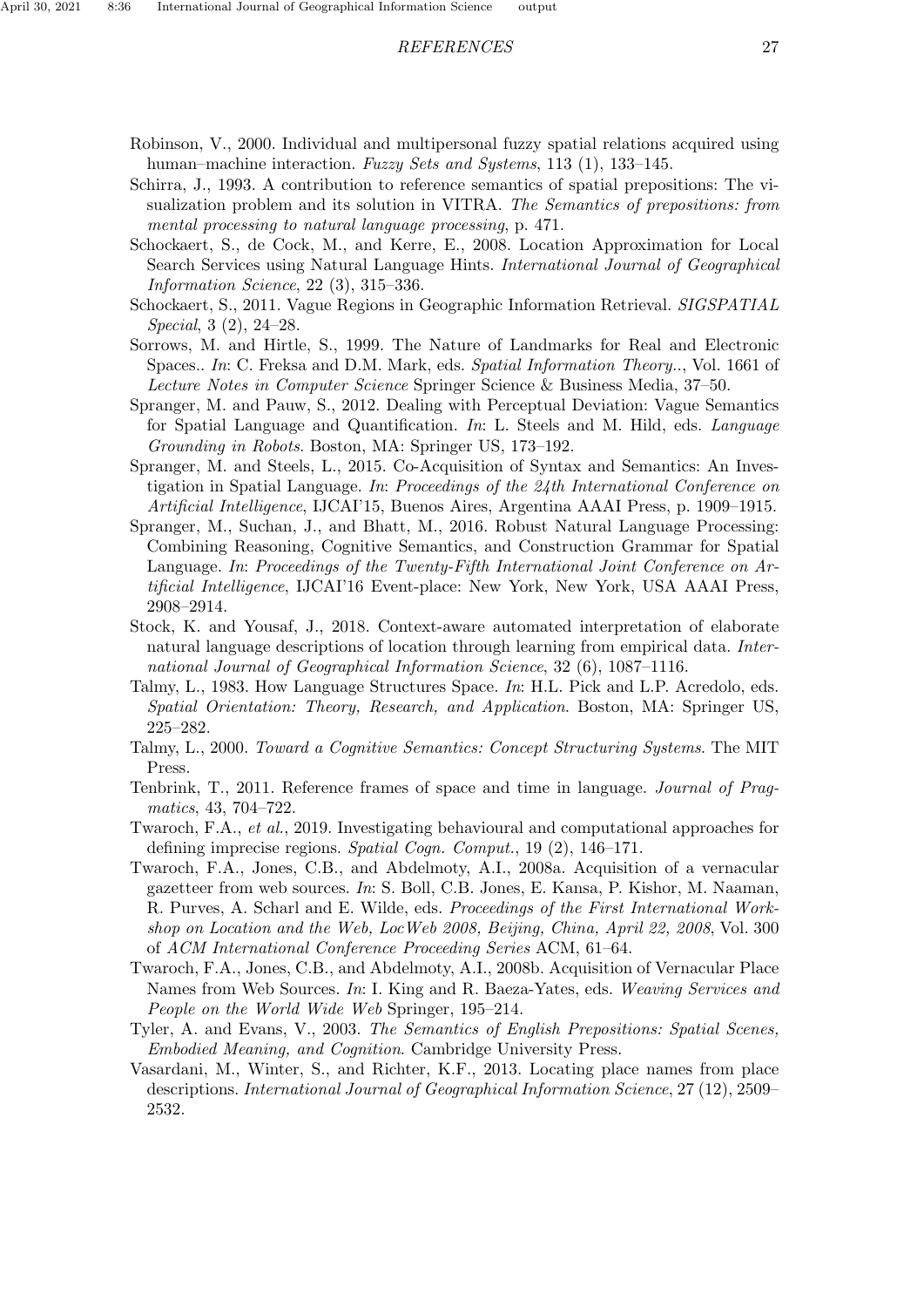<span id="page-27-0"></span>Worboys, M., 2001. Nearness relations in environmental space. International Journal of Geographic Information Science, 15 (7), 633–651.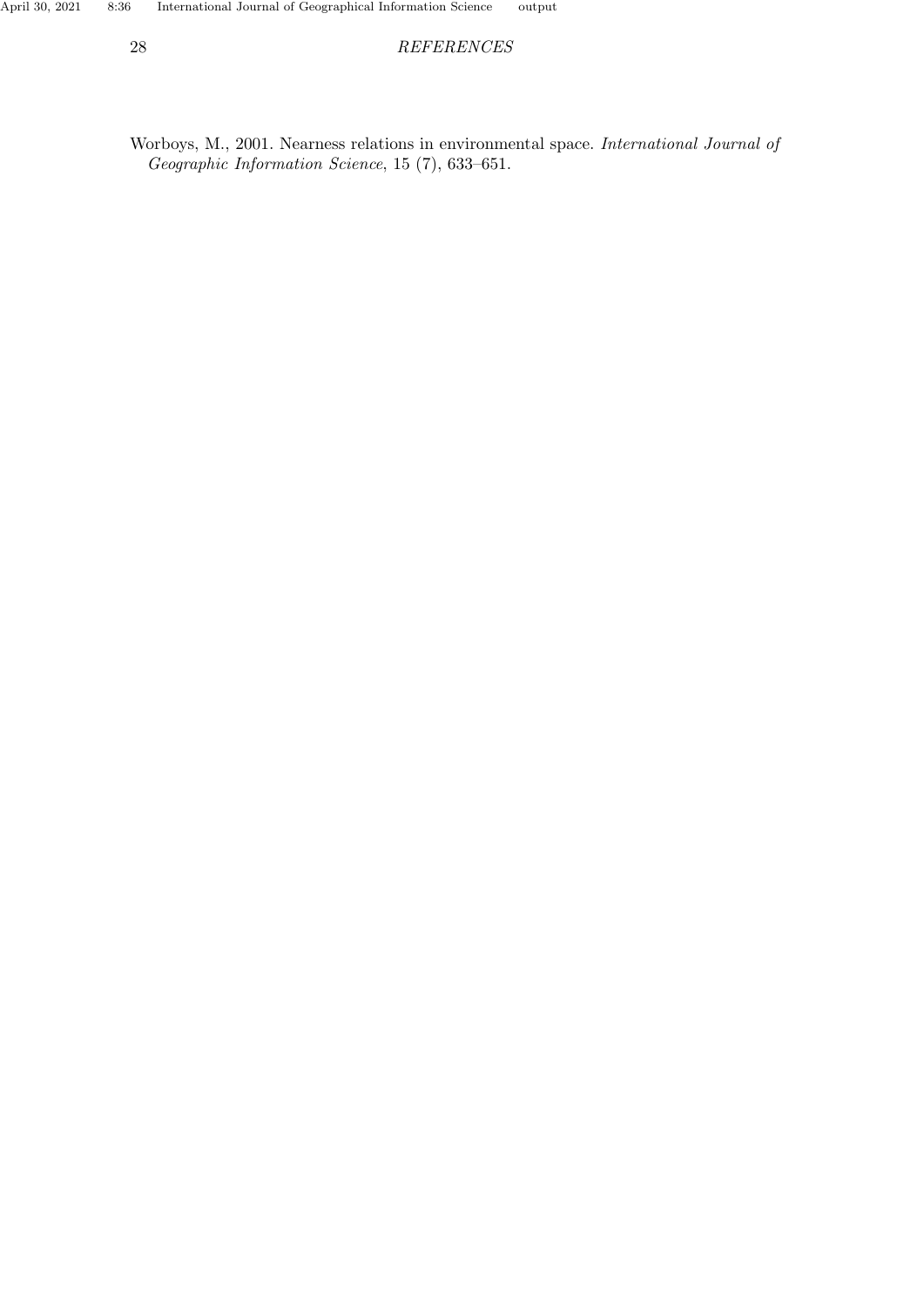Files associated with each figure are as follows:

- FIGURE 1 images/system overview.png
- FIGURE 2 images/SpatialTemplates1.png
- FIGURE 3 images/SpatialTemplatesSelectingNorth.png
- FIGURE 4 images/SpatialTemplatedStreets.png
- FIGURE 5 images/caption pattern.png
- FIGURE 6. images/evaluation map.png
- The Figure captions are on the next page